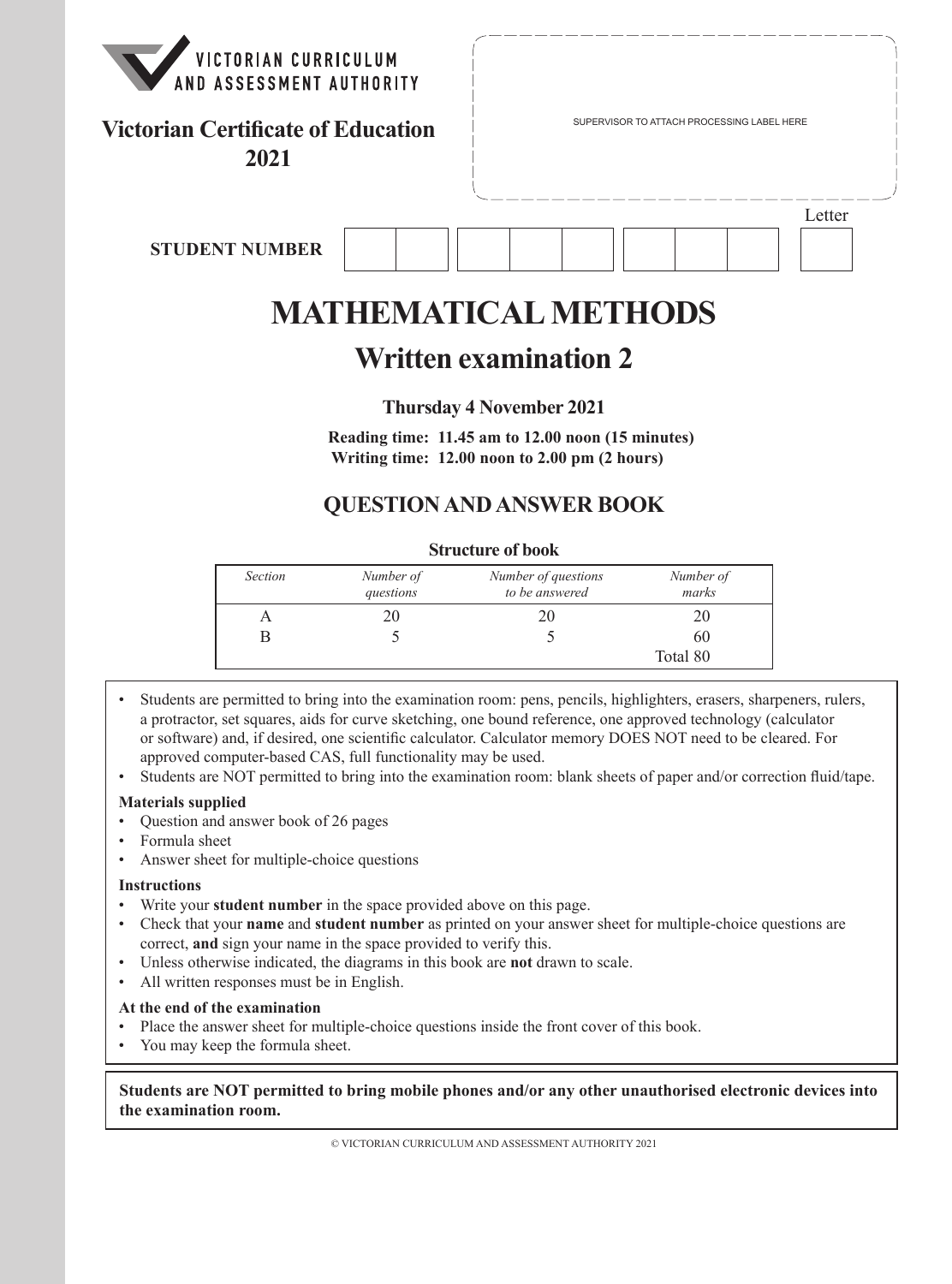## **SECTION A – Multiple-choice questions**

## **Instructions for Section A**

Answer **all** questions in pencil on the answer sheet provided for multiple-choice questions.

Choose the response that is **correct** for the question.

A correct answer scores 1; an incorrect answer scores 0.

Marks will **not** be deducted for incorrect answers.

No marks will be given if more than one answer is completed for any question.

Unless otherwise indicated, the diagrams in this book are **not** drawn to scale.

#### **Question 1**

The period of the function with rule  $y = \tan \left( \frac{\pi x}{2} \right)$  $\tan\left(\frac{\pi x}{2}\right)$ 2 is

- **A.** 1
- **B.** 2
- **C.** 4
- D.  $2\pi$
- **E.**  $4\pi$

### **Question 2**

The graph of  $y = log_e(x) + log_e(2x)$ , where  $x > 0$ , is identical, over the same domain, to the graph of

- **A.**  $y = 2\log_e\left(\frac{1}{2}x\right)$ log
- **B.**  $y = 2\log_e(2x)$
- **C.**  $y = \log_e(2x^2)$
- **D.**  $y = log_e(3x)$
- **E.**  $y = log_e(4x)$

## **Question 3**

A box contains many coloured glass beads.

A random sample of 48 beads is selected and it is found that the proportion of blue-coloured beads in this sample is 0.125

Based on this sample, a 95% confidence interval for the proportion of blue-coloured glass beads is

- **A.** (0.0314, 0.2186)
- **B.** (0.0465, 0.2035)
- **C.** (0.0018, 0.2482)
- **D.** (0.0896, 0.1604)
- **E.** (0.0264, 0.2136)

**SECTION A** – continued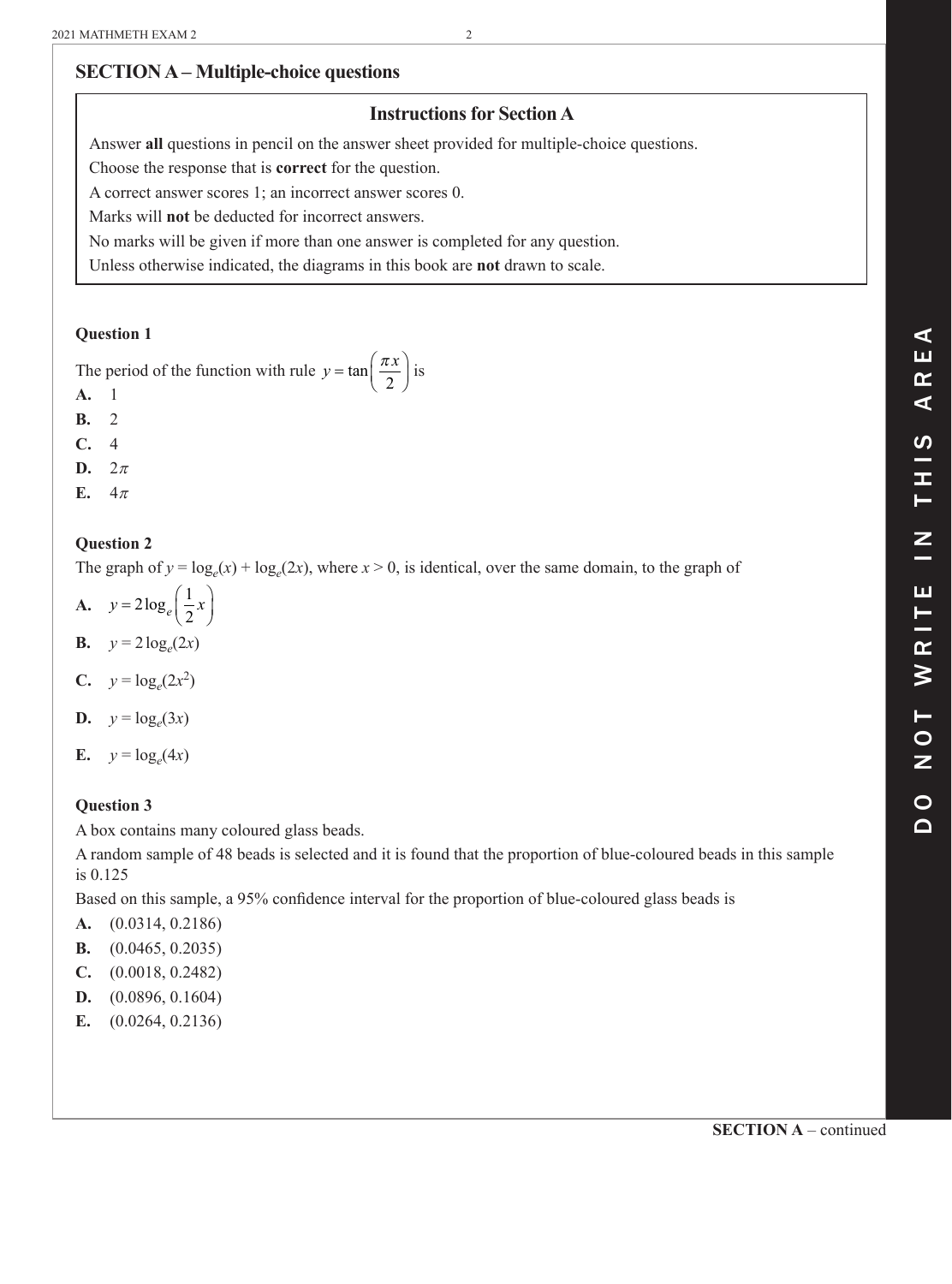The maximum value of the function  $h : [0, 2] \rightarrow R$ ,  $h(x) = (x - 2)e^x$  is

- **A.** –*e* **B.** 0 **C.** 1
- **D.** 2
- **E.** *e*

#### **Question 5**

Consider the following four functional relations.

 $f(x) = f(-x)$   $-f(x) = f(-x)$   $f(x) = -f(x)$   $(f(x))^{2} = f(x^{2})$ 

The number of these functional relations that are satisfied by the function  $f: R \to R$ ,  $f(x) = x$  is

- **A.** 0
- **B.** 1
- **C.** 2
- **D.** 3
- **E.** 4

#### **Question 6**

The probability of winning a game is 0.25

The probability of winning a game is independent of winning any other game.

If Ben plays 10 games, the probability that he will win exactly four times is closest to

- **A.** 0.1460
- **B.** 0.2241
- **C.** 0.9219
- **D.** 0.0781
- **E.** 0.7759

 $\blacktriangleleft$ ш  $\alpha$  $\blacktriangleleft$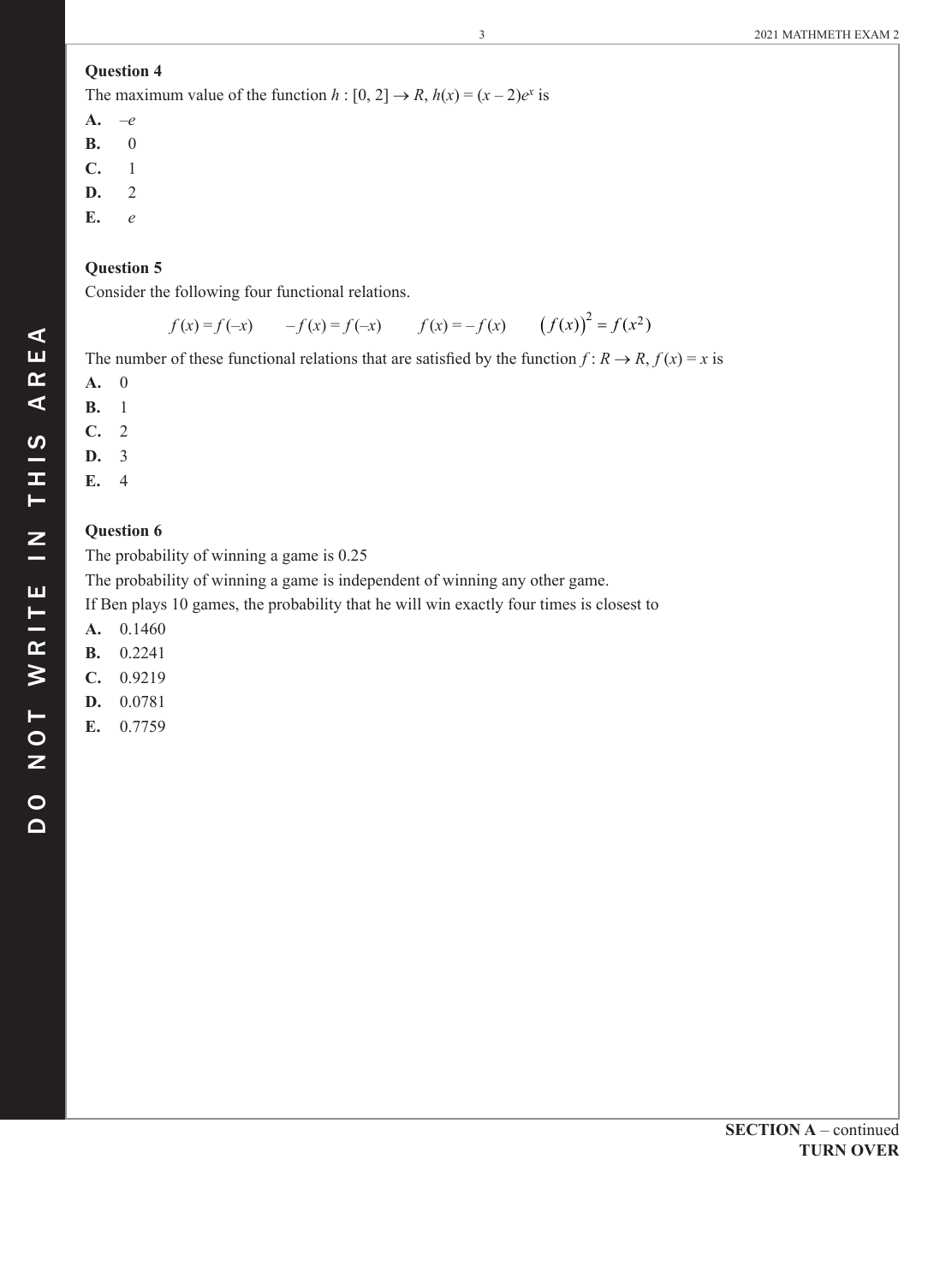The tangent to the graph of  $y = x^3 - ax^2 + 1$  at  $x = 1$  passes through the origin. The value of *a* is

- **A.** 1 2
- **B.** 1
- 3
- **C.** 2
- **D.** 2
- **E.** 5 2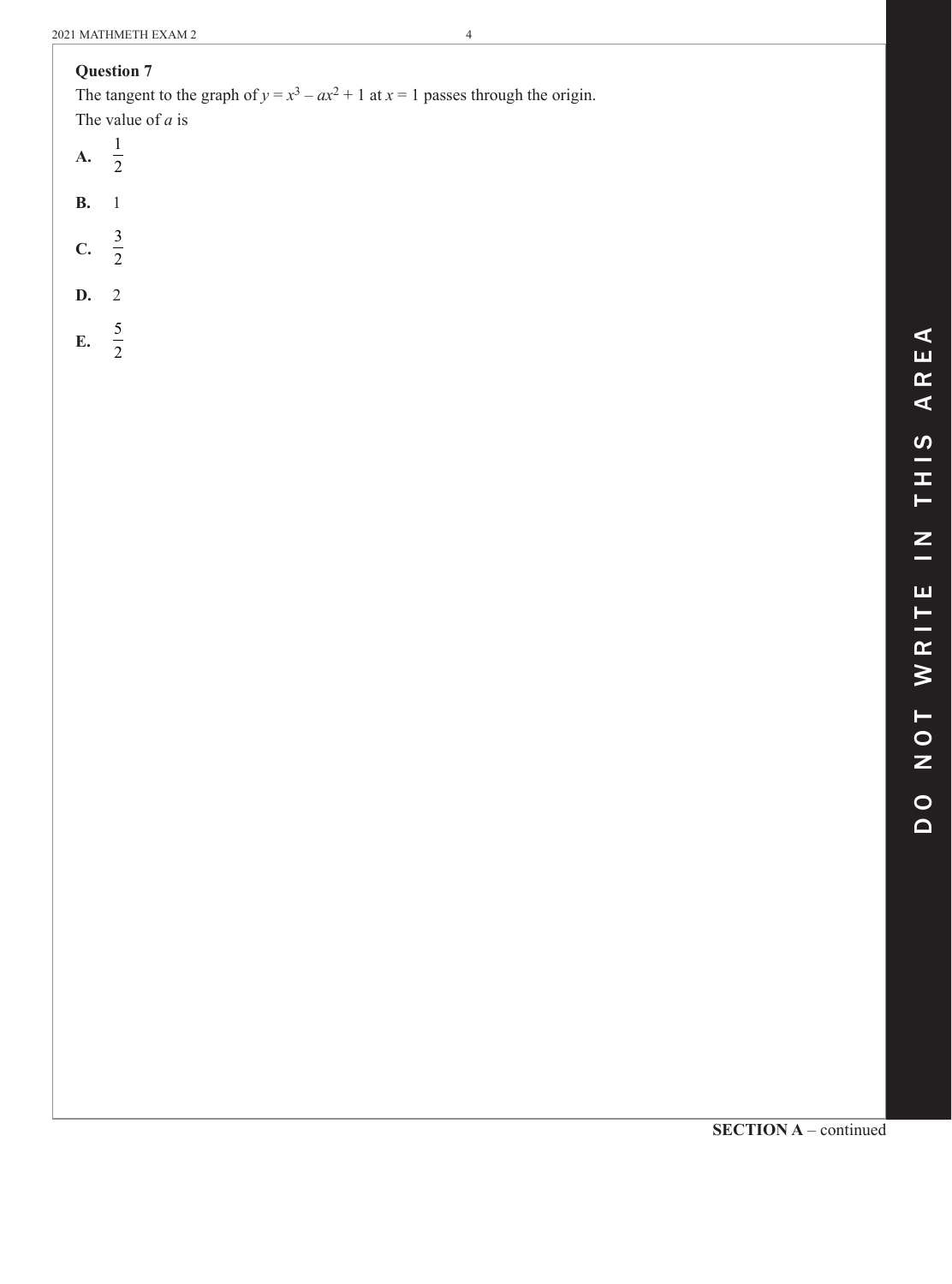The graph of the function *f* is shown below.



The graph corresponding to  $f'$  is



**TURN OVER**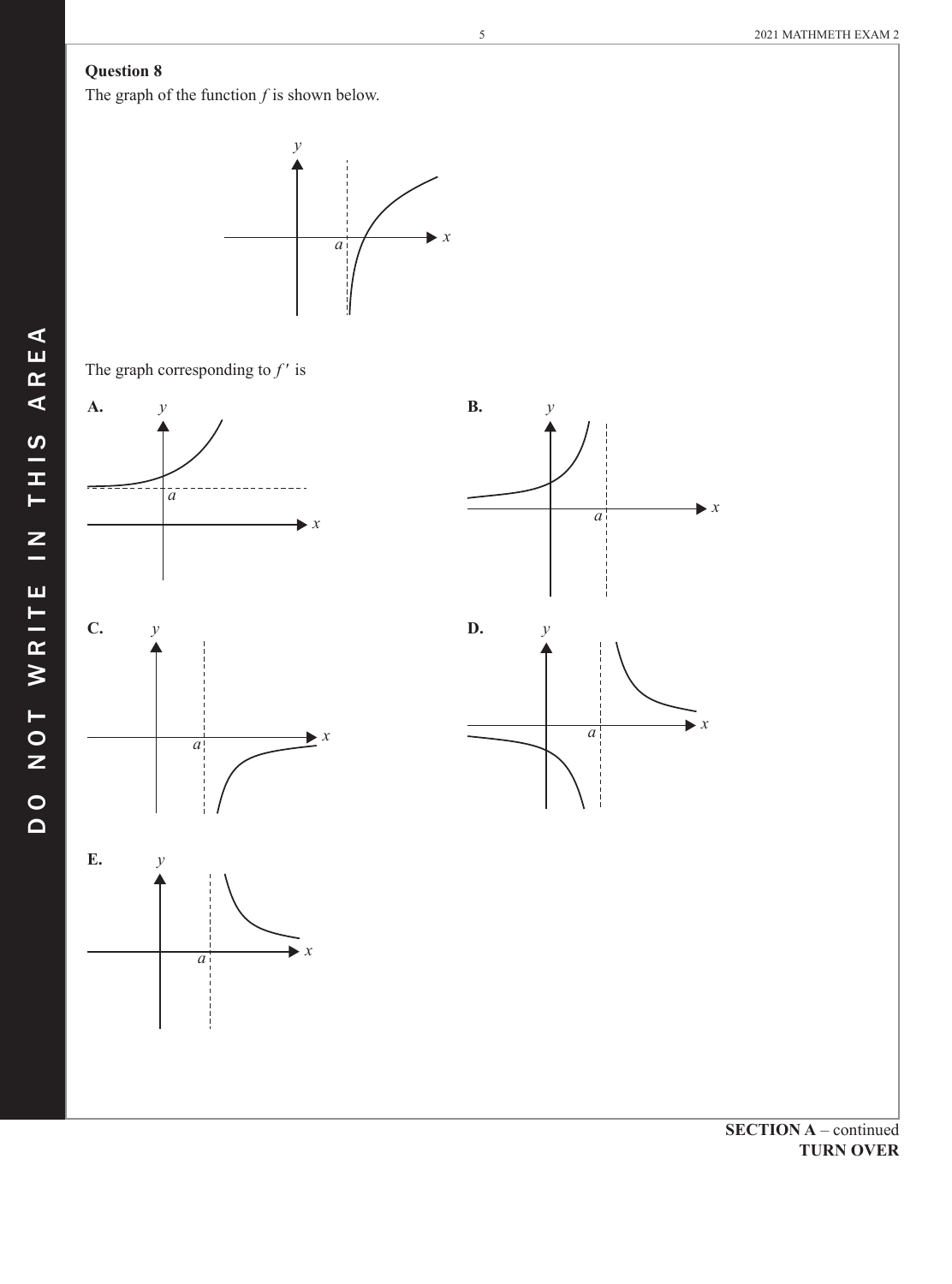Let  $g(x) = x + 2$  and  $f(x) = x^2 - 4$ .

If *h* is the composite function given by  $h : [-5, -1) \rightarrow R$ ,  $h(x) = f(g(x))$ , then the range of *h* is

**A.** (–3, 5]

- **B.**  $[-3, 5)$
- **C.**  $(-3, 5)$
- **D.**  $(-4, 5]$
- **E.** [–4, 5]

## **Question 10**

Consider the functions  $f(x) = \sqrt{x+2}$  and  $g(x) = \sqrt{1-2x}$ , defined over their maximal domains. The maximal domain of the function  $h = f + g$  is

$$
A. \quad \left(-2, \frac{1}{2}\right)
$$

$$
\mathbf{B.} \quad [-2, \infty)
$$

**C.** 
$$
(-\infty, -2) \cup \left(\frac{1}{2}, \infty\right)
$$
  
**D.**  $\left[-2, \frac{1}{2}\right]$ 

**E.**  $[-2, 1]$ 

## **Question 11**

If  $\int_0^a f(x)dx = k$ , then  $\int_0^a (3f(x) + 2)$  $\boldsymbol{0}$  $\int_0^a (3f(x)+2)dx$  is **A.**  $3k + 2a$ **B.** 3*k* **C.**  $k + 2a$ **D.**  $k + 2$ **E.**  $3k + 2$ 

## **Question 12**

For a certain species of bird, the proportion of birds with a crest is known to be  $\frac{3}{5}$ .

Let  $\hat{P}$  be the random variable representing the proportion of birds with a crest in samples of size *n* for this specific bird.

The smallest sample size for which the standard deviation of  $\hat{P}$  is less than 0.08 is

- **A.** 7
- **B.** 27
- **C.** 37
- **D.** 38
- **E.** 43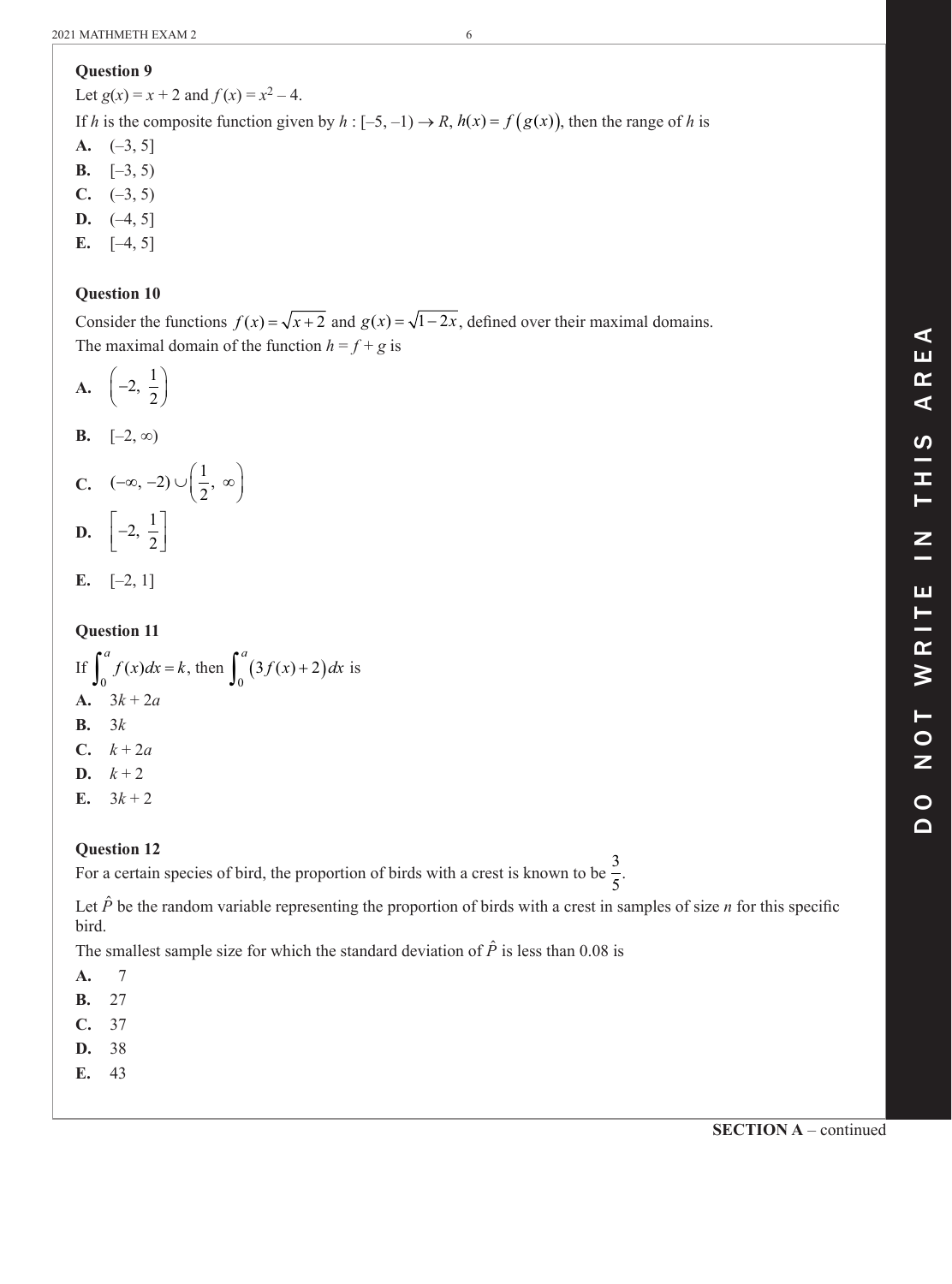The value of an investment, in dollars, after *n* months can be modelled by the function

 $f(n) = 2500 \times (1.004)^n$ 

where  $n \in \{0, 1, 2, ...\}$ .

The average rate of change of the value of the investment over the first 12 months is closest to

- **A.** \$10.00 per month.
- **B.** \$10.20 per month.
- **C.** \$10.50 per month.
- **D.** \$125.00 per month.
- **E.** \$127.00 per month.

#### **Question 14**

A value of *k* for which the average value of  $y = cos \left( kx - \frac{1}{x} \right)$  $\cos\left(kx-\frac{\pi}{2}\right)$ 2 over the interval  $[0, \pi]$  is equal to the average value of  $y = sin(x)$  over the same interval is

| <b>A.</b> $\frac{1}{6}$<br><b>B.</b> $\frac{1}{5}$ |  |  |  |  |
|----------------------------------------------------|--|--|--|--|
|                                                    |  |  |  |  |
| C. $\frac{1}{4}$<br>D. $\frac{1}{3}$               |  |  |  |  |
| $\mathbb{R}^{\mathbb{Z}}$                          |  |  |  |  |

#### **Question 15**

Four fair coins are tossed at the same time.

The outcome for each coin is independent of the outcome for any other coin.

The probability that there is an equal number of heads and tails, given that there is at least one head, is

| A         | $\mathbf{1}$<br>$\frac{1}{2}$ |
|-----------|-------------------------------|
| <b>B.</b> | $\frac{1}{3}$                 |
| C.        | $\frac{3}{4}$                 |
| D.        | $rac{2}{5}$                   |
| E.        | $\frac{4}{7}$                 |

DO NOT WRITE IN THIS AREA

NOT WRITE IN THIS

 $\circ$  $\Omega$ 

 $\blacktriangleleft$ 

ARE,

#### **SECTION A** – continued **TURN OVER**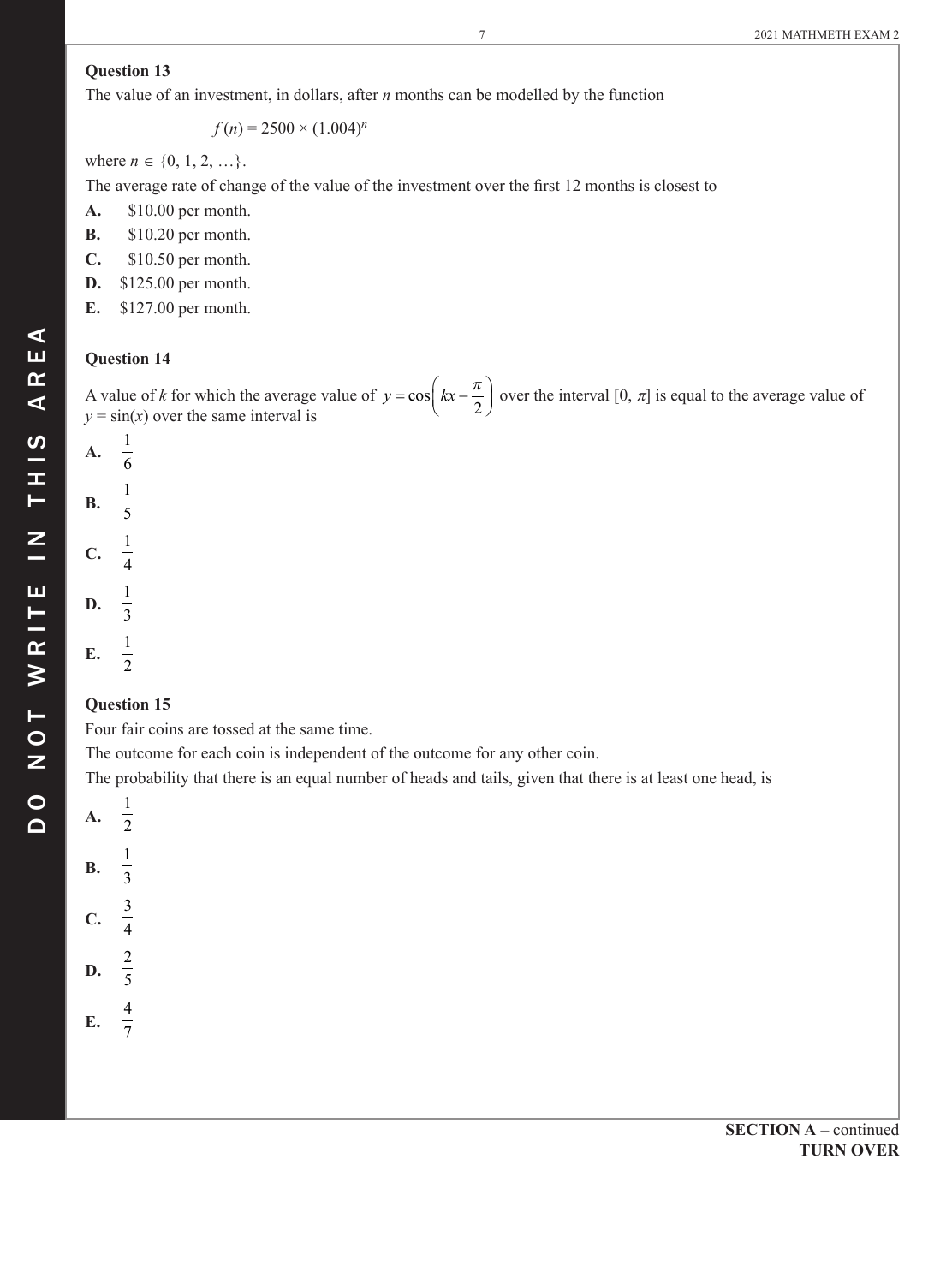Let  $cos(x) = \frac{3}{5}$ 5 and  $\sin^2(y) = \frac{25}{169}$ , where  $x \in$  $\left[\frac{3\pi}{2}, 2\pi\right]$ 3 2  $\frac{\pi}{2}$ ,  $2\pi$  and  $y \in$  $\left[\frac{3\pi}{2}, 2\pi\right]$ 3 2  $\frac{\pi}{2}$ ,  $2\pi$ . The value of  $sin(x) + cos(y)$  is  $\mathbf{A.} \qquad \frac{8}{6}$  $\frac{1}{65}$ **B.**  $-\frac{112}{65}$ 65 **C.**  $\frac{112}{65}$  $\overline{65}$ **D.**  $-\frac{8}{65}$  $\overline{65}$ 

**E.**  $\frac{64}{65}$ 

#### **Question 17**

A discrete random variable *X* has a binomial distribution with a probability of success of  $p = 0.1$  for *n* trials, where  $n > 2$ .

If the probability of obtaining at least two successes after *n* trials is at least 0.5, then the smallest possible value of *n* is

**A.** 15

- **B.** 16
- **C.** 17
- **D.** 18
- **E.** 19

#### **Question 18**

Let  $f: R \to R$ ,  $f(x) = (2x - 1)(2x + 1)(3x - 1)$  and  $g: (-\infty, 0) \to R$ ,  $g(x) = x \log_e(-x)$ . The maximum number of solutions for the equation  $f(x - k) = g(x)$ , where  $k \in R$ , is

- **A.** 0
- **B.** 1
- **C.** 2
- **D.** 3
- **E.** 4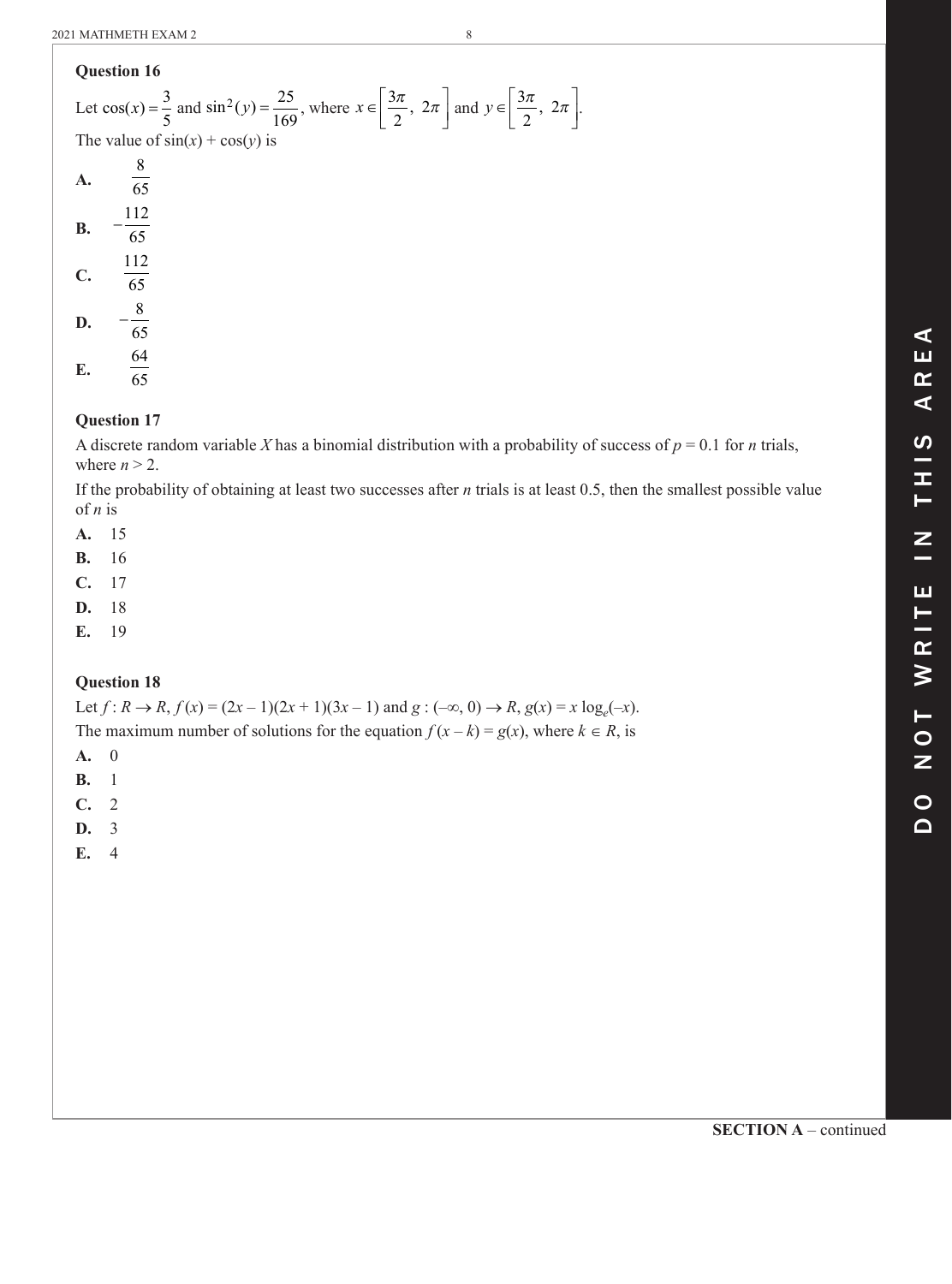Which one of the following functions is differentiable for all real values of *x*?

**A.** 
$$
f(x) = \begin{cases} x & x < 0 \\ -x & x \ge 0 \end{cases}
$$
  
\n**B.**  $f(x) = \begin{cases} x & x < 0 \\ -x & x > 0 \end{cases}$   
\n**C.**  $f(x) = \begin{cases} 8x + 4 & x < 0 \\ (2x + 1)^2 & x \ge 0 \end{cases}$   
\n**D.**  $f(x) = \begin{cases} 2x + 1 & x < 0 \\ (2x + 1)^2 & x \ge 0 \end{cases}$   
\n**E.**  $f(x) = \begin{cases} 4x + 1 & x < 0 \\ (2x + 1)^2 & x \ge 0 \end{cases}$ 

#### **Question 20**

Let *A* and *B* be two independent events from a sample space.

If  $Pr(A) = p$ ,  $Pr(B) = p^2$  and  $Pr(A) + Pr(B) = 1$ , then  $Pr(A' \cup B)$  is equal to

- **A.**  $1 p p^2$
- **B.**  $p^2 p^3$
- **C.**  $p p^3$
- **D.**  $1 p + p^3$
- **E.**  $1 p p^2 + p^3$

 $\blacktriangleleft$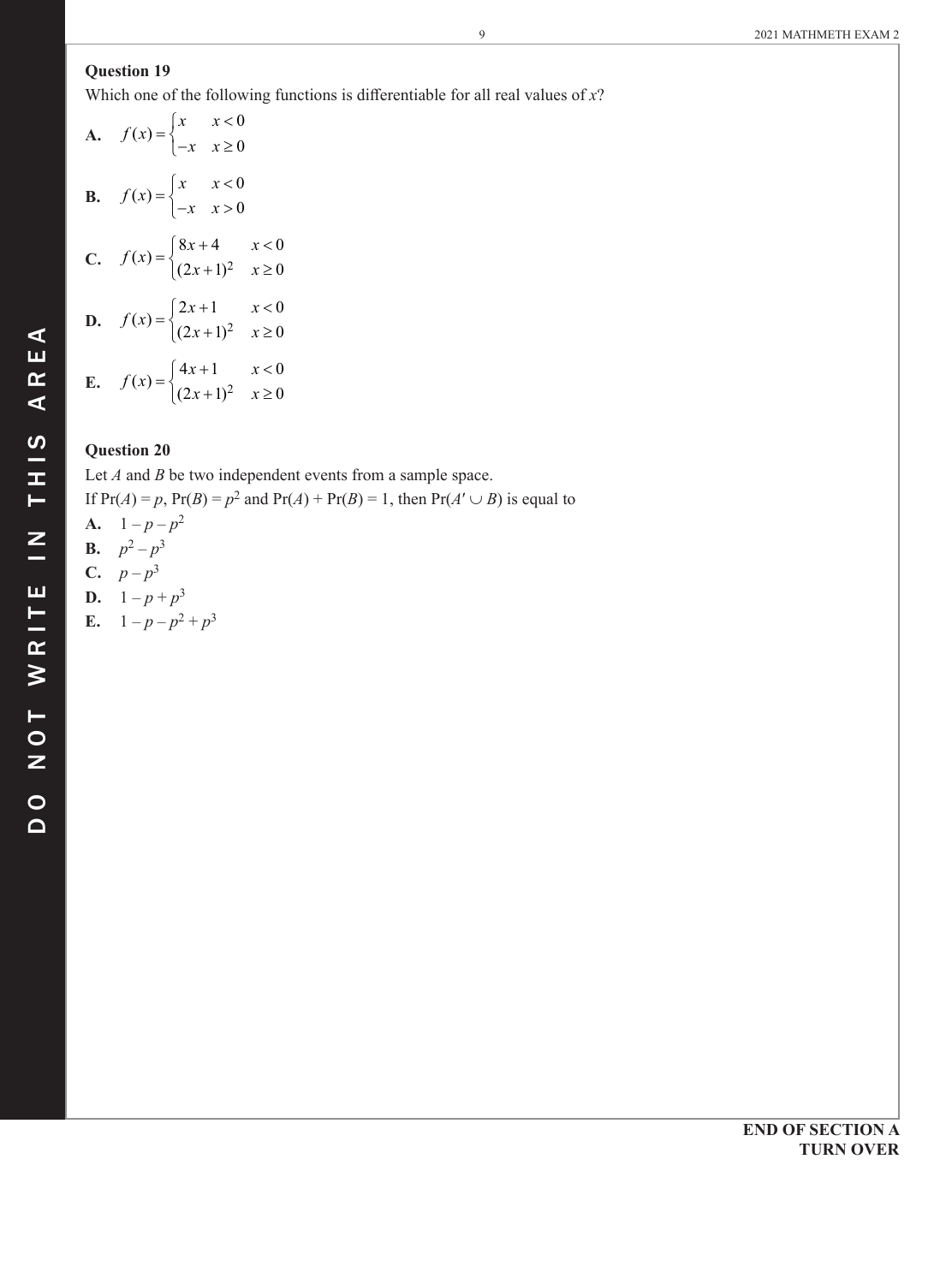## **SECTION B**

## **Instructions for Section B**

Answer **all** questions in the spaces provided.

In all questions where a numerical answer is required, an exact value must be given unless otherwise specified. In questions where more than one mark is available, appropriate working **must** be shown.

Unless otherwise indicated, the diagrams in this book are **not** drawn to scale.

#### **Question 1** (14 marks)

A rectangular sheet of cardboard has a width of *h* centimetres. Its length is twice its width.

Squares of side length *x* centimetres, where  $x > 0$ , are cut from each of the corners, as shown in the diagram below.



The sides of this sheet of cardboard are then folded up to make a rectangular box with an open top, as shown in the diagram below.

Assume that the thickness of the cardboard is negligible and that  $V_{box} > 0$ .



A box is to be made from a sheet of cardboard with  $h = 25$  cm.

**a.** Show that the volume,  $V_{box}$ , in cubic centimetres, is given by  $V_{box}(x) = 2x(25 - 2x)(25 - x)$ . 1 mark

 $\blacktriangleleft$ d o n o t w r i t e i n t h i s a r e a  $\blacktriangleleft$ ທ Ī. Z Н ⋛  $\blacksquare$ Z  $\overline{\mathsf{d}}$ 

**SECTION B – Question 1** – continued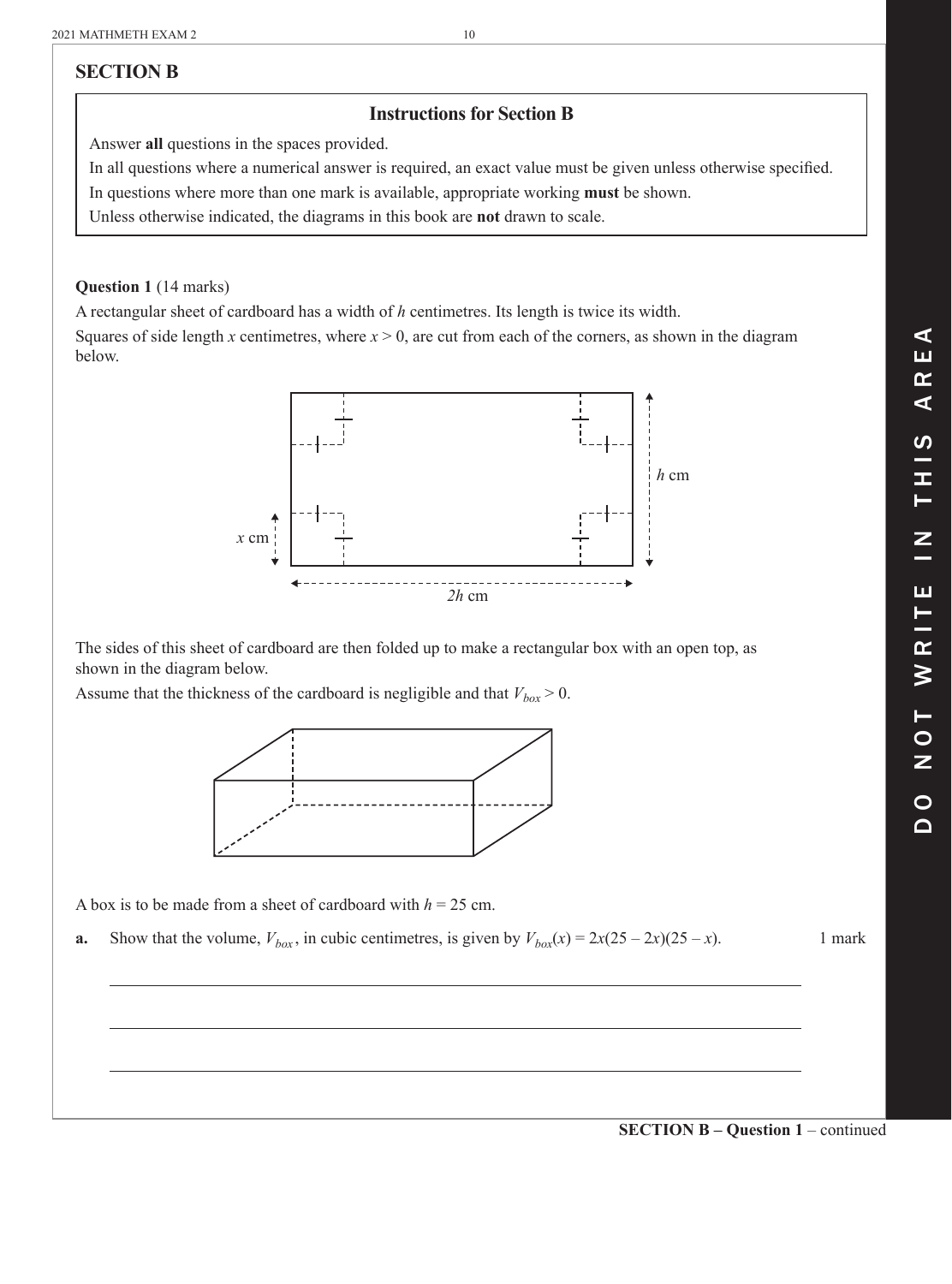| $b$ . | State the domain of $V_{box}$ .                                                                                                                                       | 1 mark           |
|-------|-----------------------------------------------------------------------------------------------------------------------------------------------------------------------|------------------|
| c.    | Find the derivative of $V_{box}$ with respect to x.                                                                                                                   | 1 mark           |
| d.    | Calculate the maximum possible volume of the box and for which value of $x$ this occurs.                                                                              | 3 marks          |
|       |                                                                                                                                                                       |                  |
|       |                                                                                                                                                                       |                  |
| e.    | Waste minimisation is a goal when making cardboard boxes.<br>Percentage wasted is based on the area of the sheet of cardboard that is cut out before the box is made. |                  |
|       | Find the percentage of the sheet of cardboard that is wasted when $x = 5$ .                                                                                           | 2 marks          |
|       |                                                                                                                                                                       |                  |
|       |                                                                                                                                                                       |                  |
|       |                                                                                                                                                                       |                  |
|       | <b>SECTION B - Question 1 - continued</b>                                                                                                                             |                  |
|       |                                                                                                                                                                       | <b>TURN OVER</b> |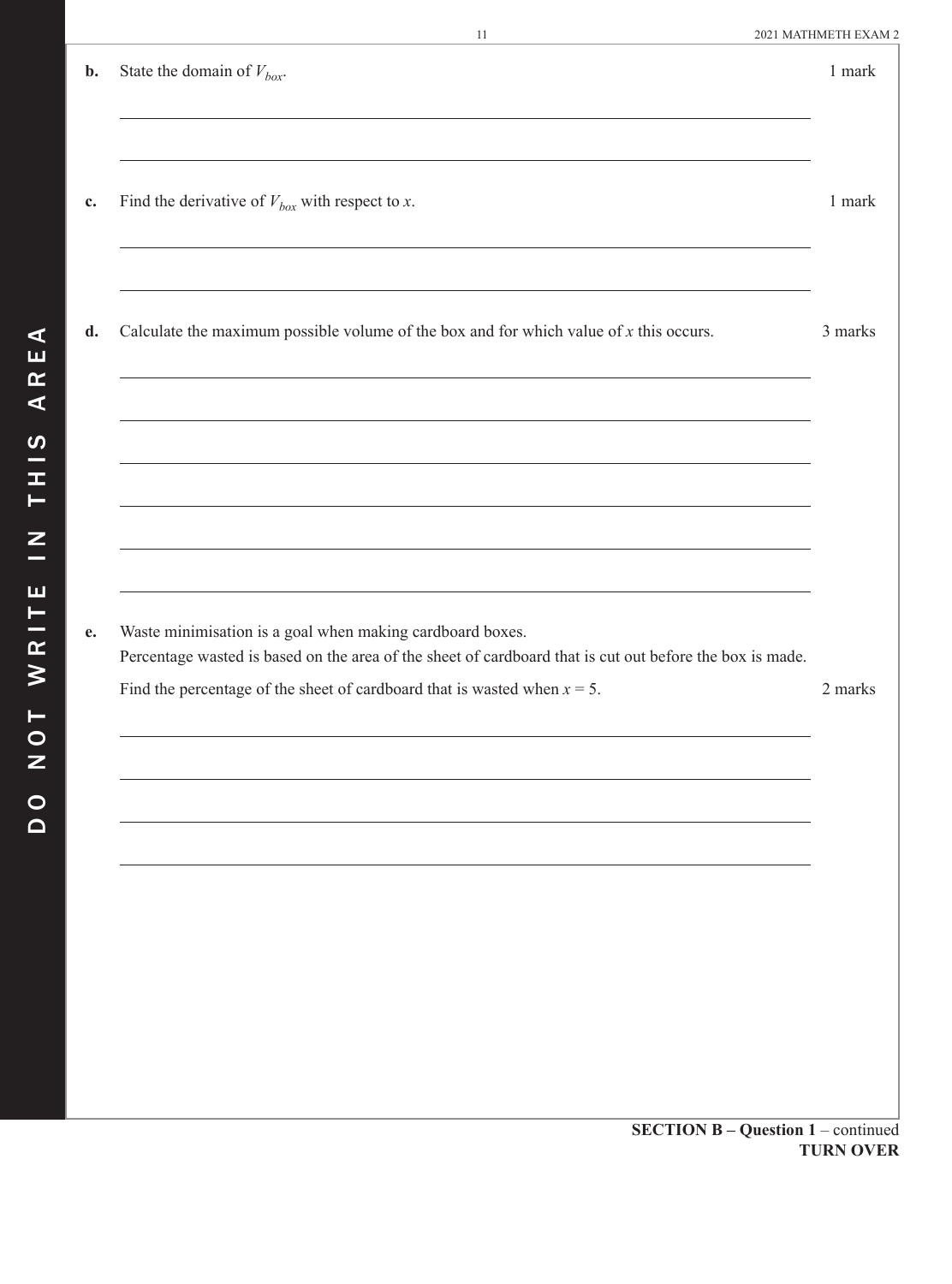|     | i. Let $V_{box}$ be the function that gives the volume of the box.                               |         |
|-----|--------------------------------------------------------------------------------------------------|---------|
|     | State the domain of $V_{box}$ in terms of h.                                                     | 1 mark  |
| ii. | Find the maximum volume for any such rectangular box, $V_{box}$ , in terms of h.                 | 3 marks |
|     |                                                                                                  |         |
|     |                                                                                                  |         |
|     |                                                                                                  |         |
|     |                                                                                                  |         |
|     | Now consider making a box from a square sheet of cardboard with side lengths of $h$ centimetres. |         |
|     |                                                                                                  |         |
|     | Show that the maximum volume of the box occurs when $x = \frac{h}{6}$ .                          |         |
|     |                                                                                                  |         |
|     |                                                                                                  |         |
|     |                                                                                                  |         |
|     |                                                                                                  |         |
|     |                                                                                                  |         |
|     |                                                                                                  |         |
|     |                                                                                                  |         |
|     |                                                                                                  |         |
|     |                                                                                                  |         |
|     |                                                                                                  |         |
|     |                                                                                                  |         |
|     |                                                                                                  | 2 marks |
|     |                                                                                                  |         |
|     |                                                                                                  |         |
|     |                                                                                                  |         |

d o n o t w r i t e i n t h i s a r e a  $\equiv$  $\pmb{\alpha}$  $\geq$  $\begin{array}{c}\n\mathsf{T} \\
\mathsf{O}\n\end{array}$  $\mathbf{z}$  $\bullet$  $\Omega$ 

 $\blacktriangleleft$ ш  $\pmb{\alpha}$  $\blacktriangleleft$ 

 $\boldsymbol{\omega}$ — Ŧ,  $\vdash$ 

 $\mathbf{z}$  $\equiv$ 

ш

**SECTION B** – continued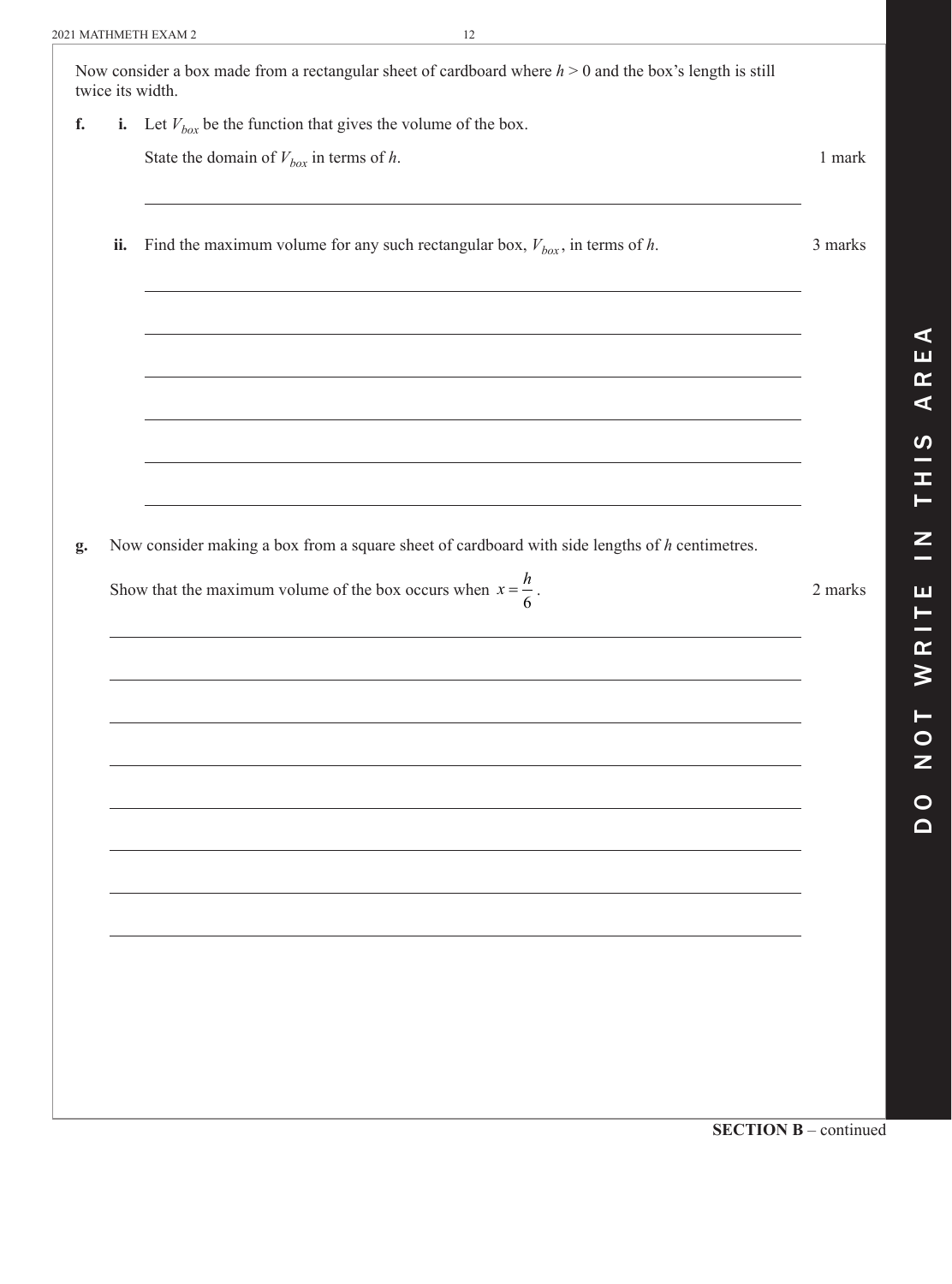## **CONTINUES OVER PAGE**

**SECTION B** – continued **TURN OVER**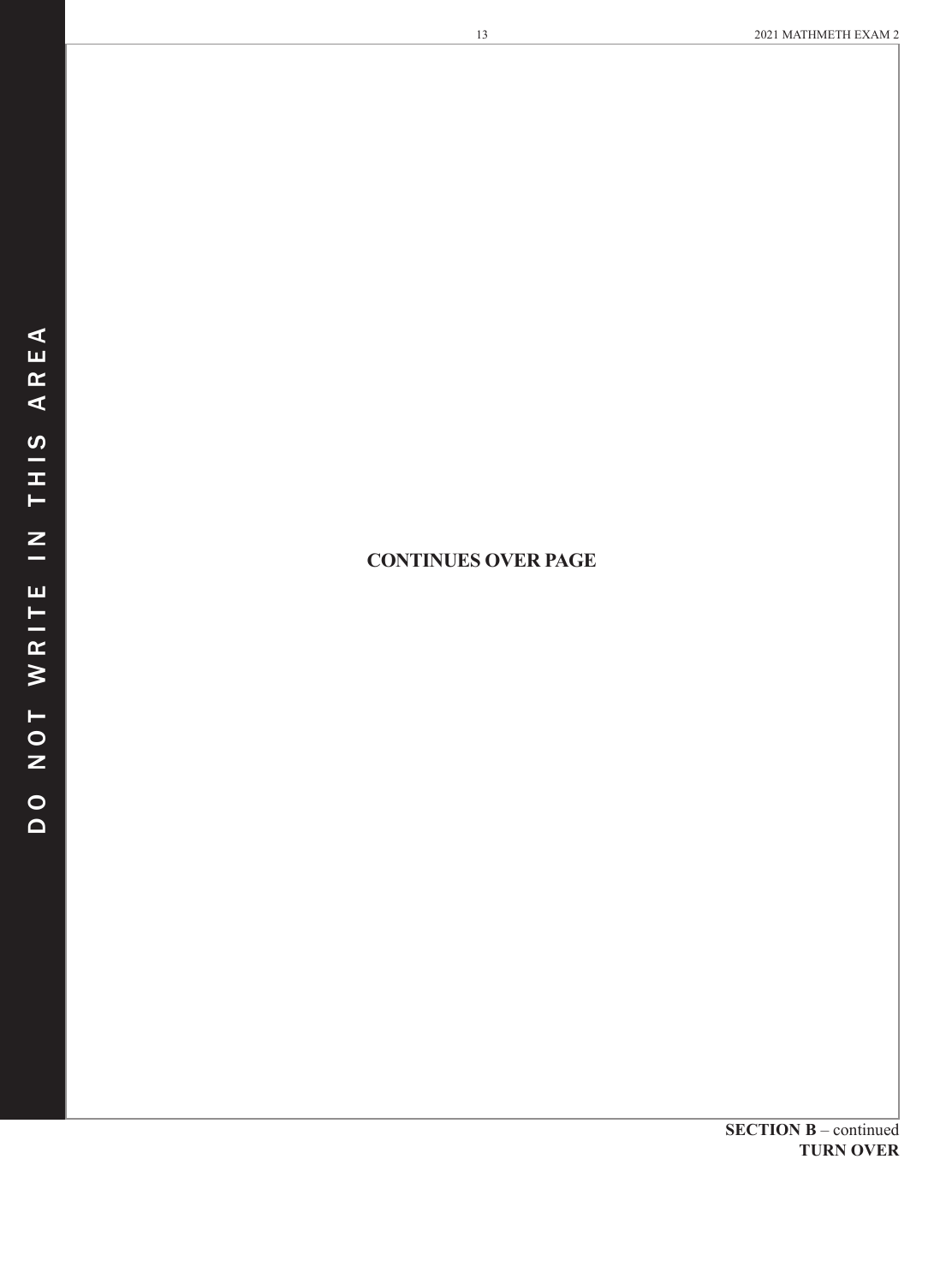### **Question 2** (10 marks)

Four rectangles of equal width are drawn and used to approximate the area under the parabola  $y = x^2$  from  $x = 0$  to  $x = 1$ .

The heights of the rectangles are the values of the graph of  $y = x^2$  at the right endpoint of each rectangle, as shown in the graph below.



- **a.** State the width of each of the rectangles shown above. 1 mark
- **b.** Find the total area of the four rectangles shown above. 1 mark
- **c.** Find the area between the graph of  $y = x^2$ , the *x*-axis and the line  $x = 1$ . 2 marks

 $\blacktriangleleft$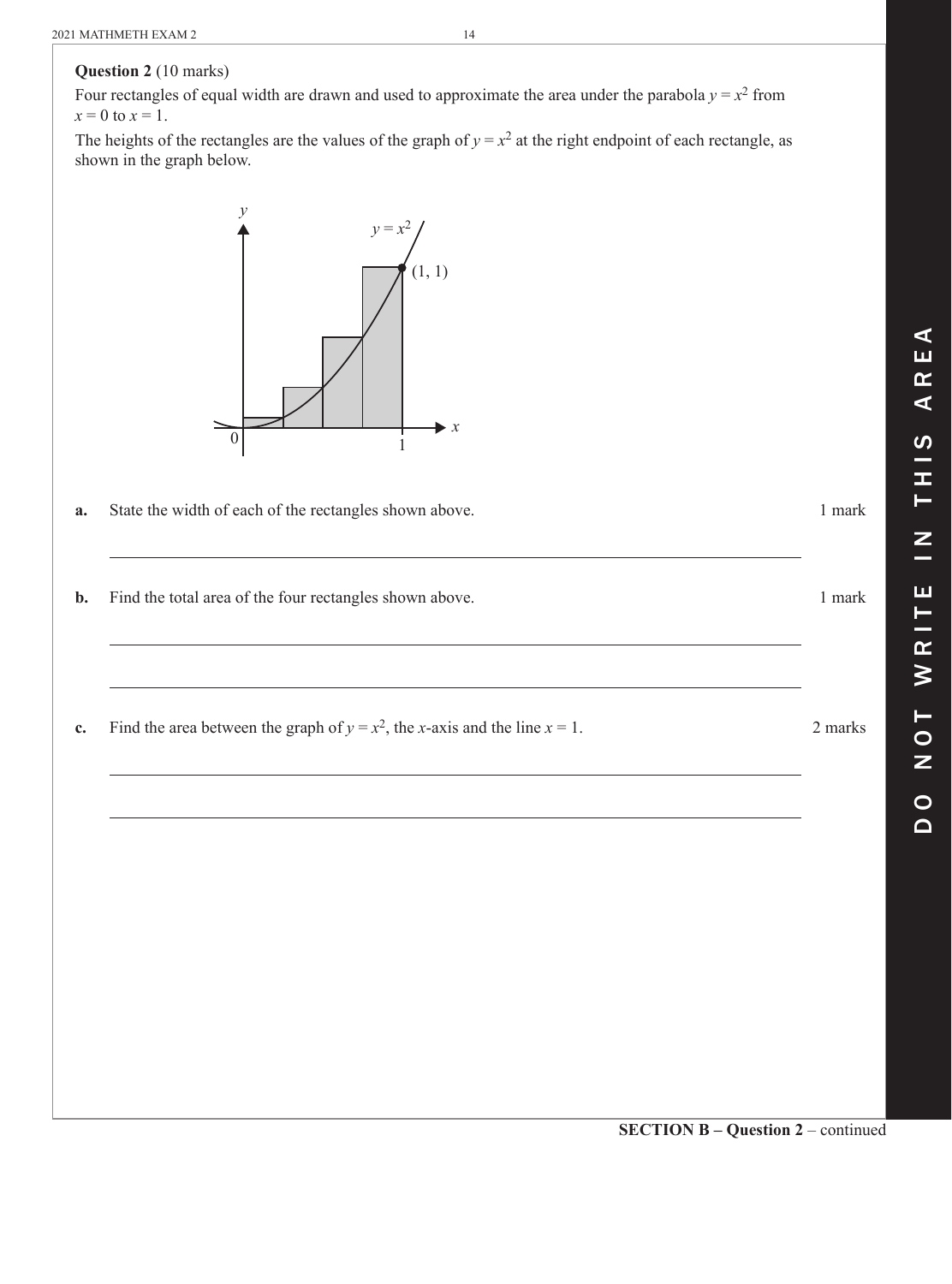#### **d.** The graph of  $f$  is shown below.



Approximate  $\int_{-2}^{2} f(x) dx$ using four rectangles of equal width and the right endpoint of each rectangle.  $\frac{1}{2}$  and  $\frac{1}{2}$  mark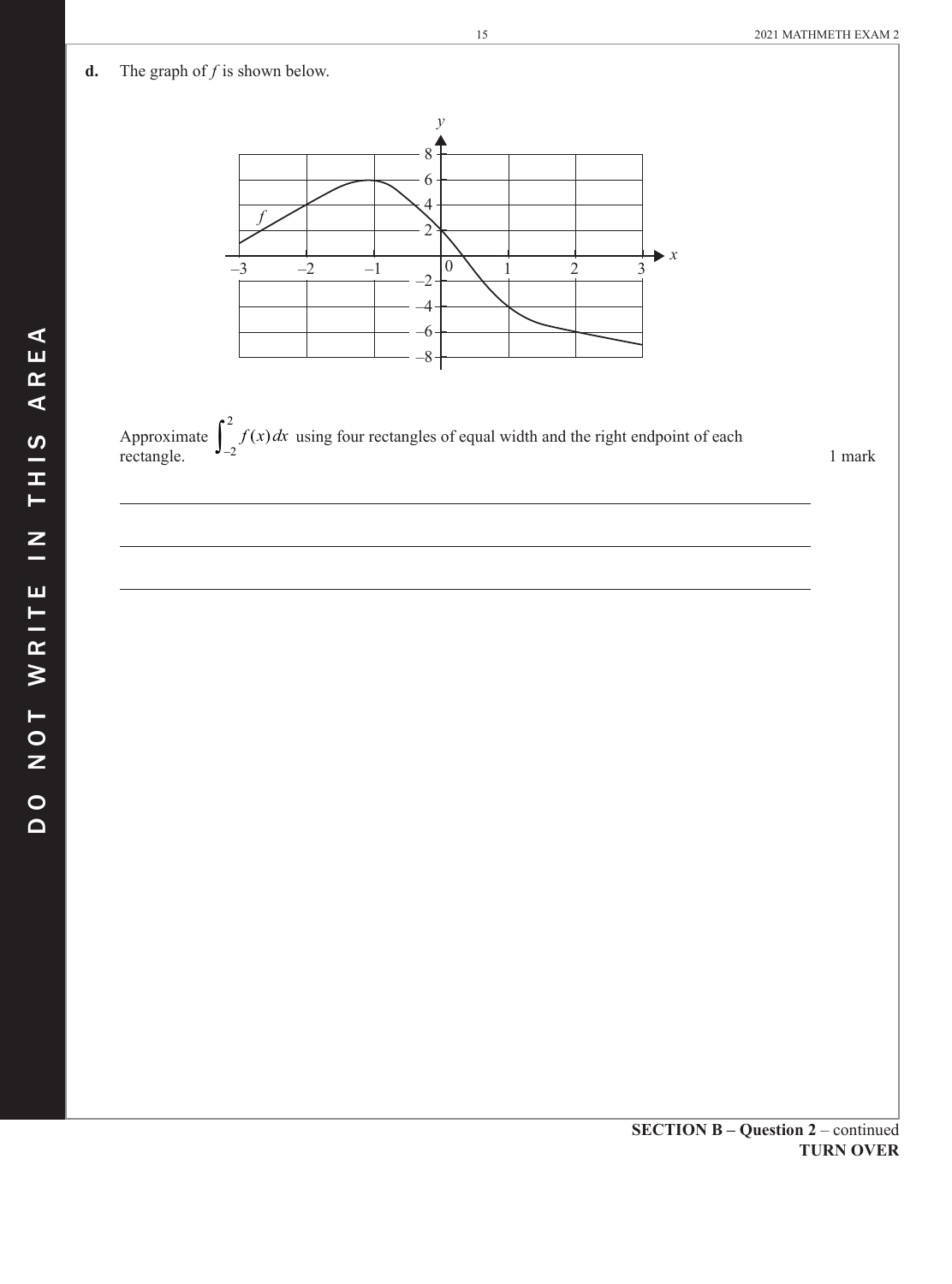

**SECTION B** – continued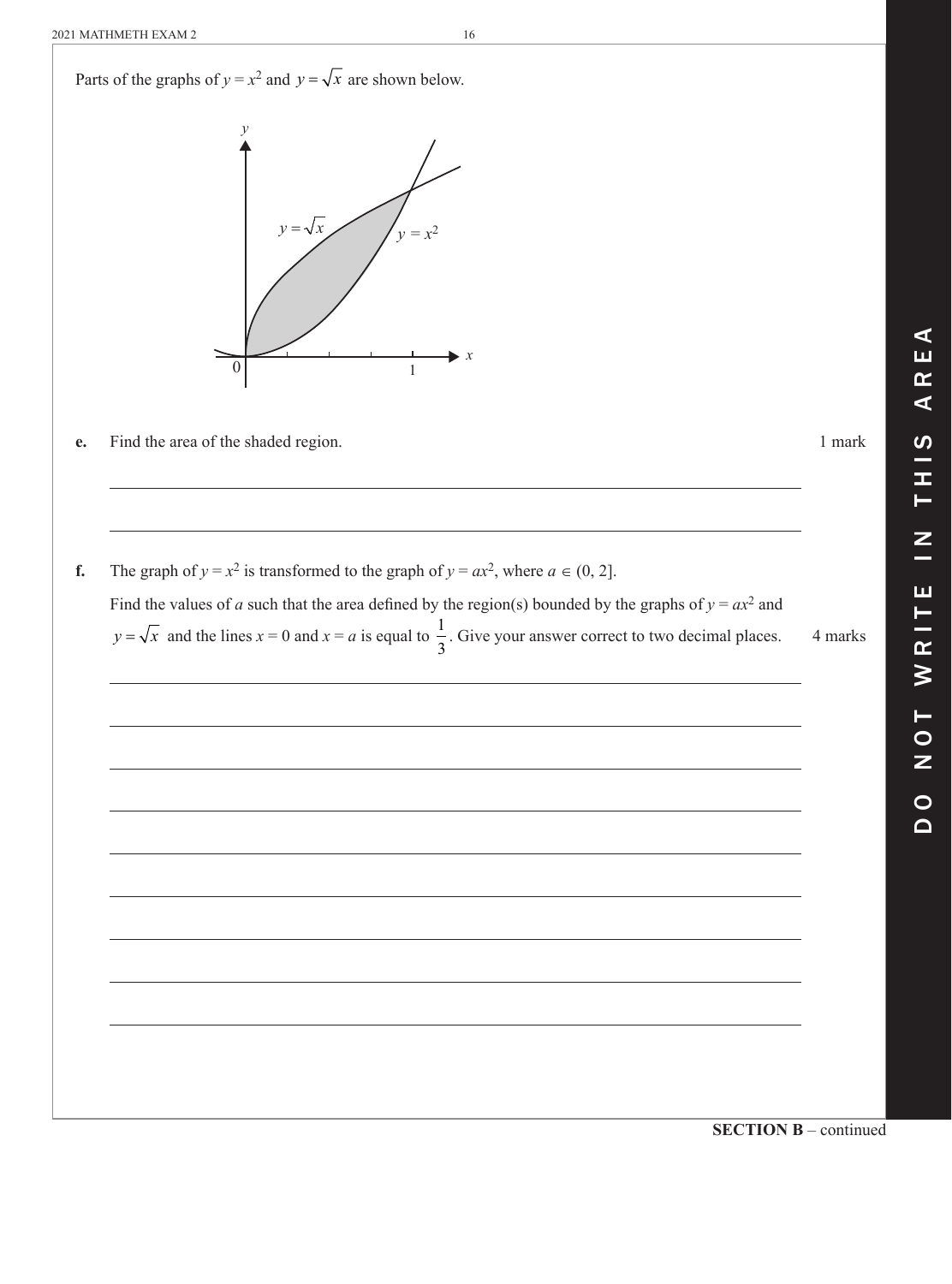## **CONTINUES OVER PAGE**

**SECTION B** – continued **TURN OVER**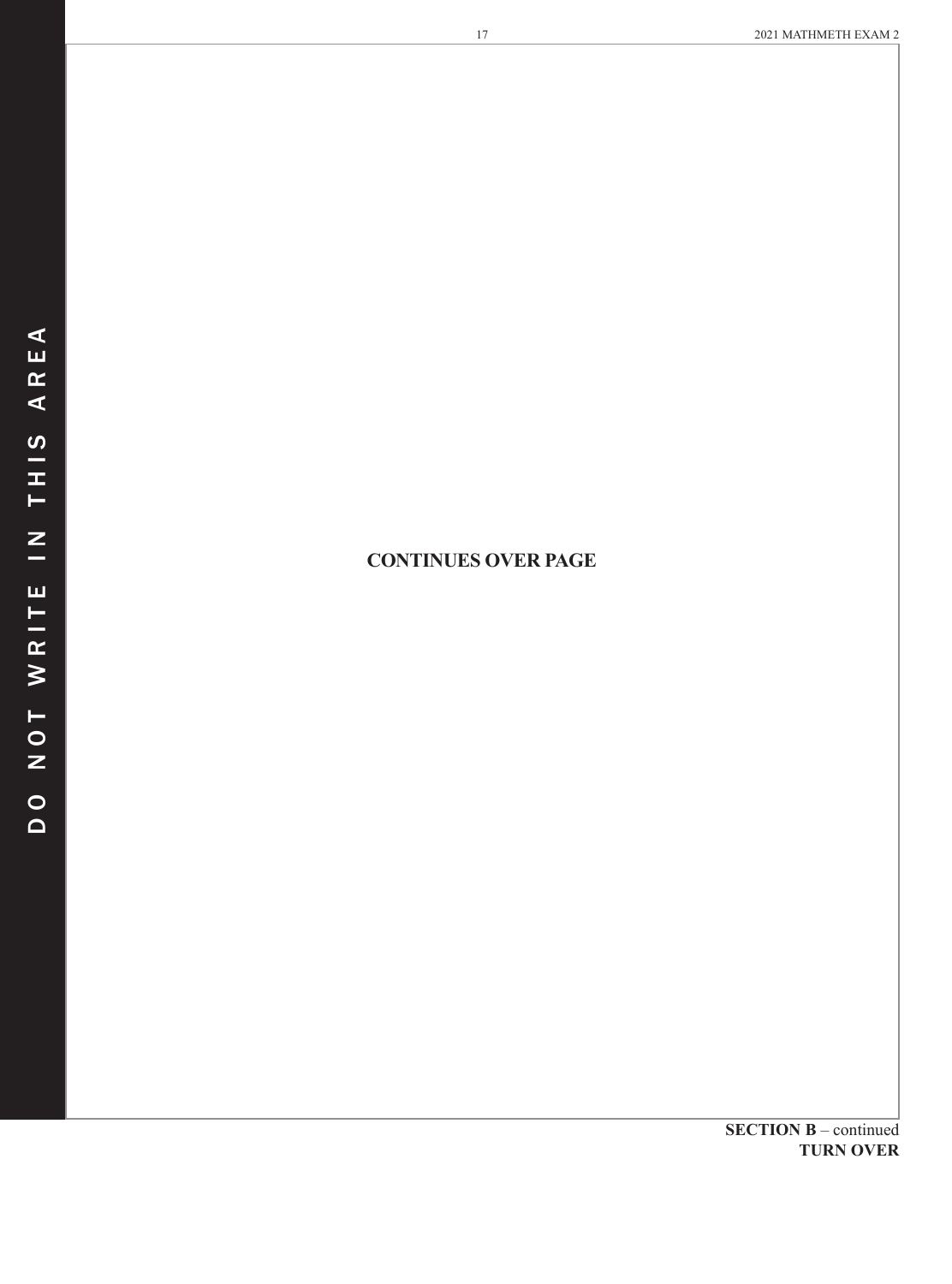| a.       | State the maximal domain and the range of $q$ .                                                                                 | 2 marks |
|----------|---------------------------------------------------------------------------------------------------------------------------------|---------|
| i.<br>b. | Find the equation of the tangent to the graph of q when $x = -2$ .                                                              | 1 mark  |
| ii.      | Find the equation of the line that is perpendicular to the graph of q when $x = -2$ and passes<br>through the point $(-2, 0)$ . | 1 mark  |
| c.       | Let $p(x) = e^{-2x} - 2e^{-x} + 1$ .<br>Explain why $p$ is not a one-to-one function.                                           | 1 mark  |
| d.       | Find the gradient of the tangent to the graph of $p$ at $x = a$ .                                                               | 1 mark  |
|          |                                                                                                                                 |         |
|          |                                                                                                                                 |         |

d o n o t w r i t e i n t h i s a r e a

ш

WRIT

TON

 $\begin{array}{c}\n0 \\
0\n\end{array}$ 

 $\overline{z}$ 

 $\blacktriangleleft$ ш  $\pmb{\alpha}$  $\blacktriangleleft$ 

 $\boldsymbol{\omega}$ — H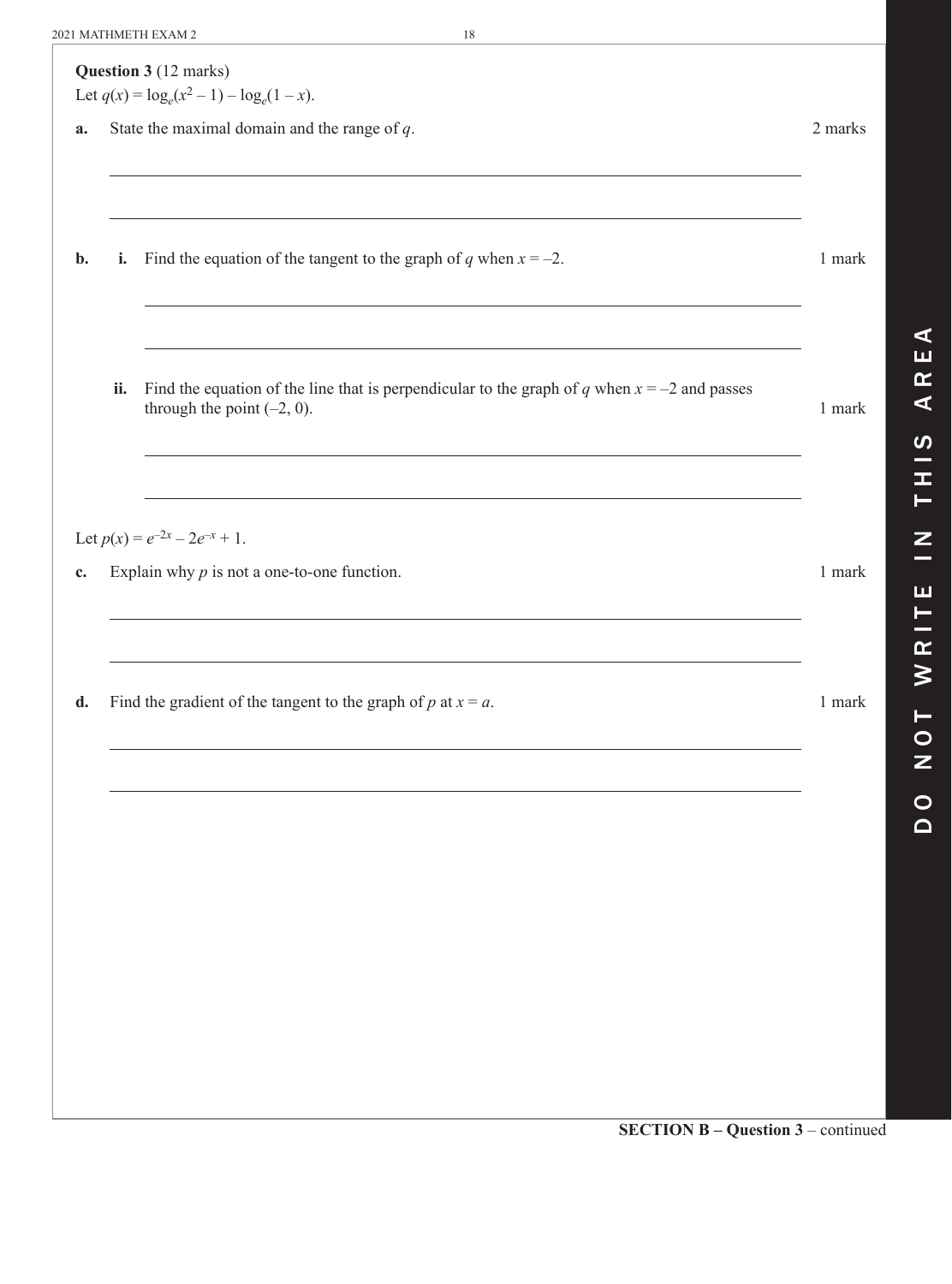The diagram below shows parts of the graph of *p* and the line  $y = x + 2$ .  $\begin{bmatrix} -2 & -1 & 0 \\ 1 & 2 \end{bmatrix}$  1 2 3  $\overline{\mathcal{L}}$ 1 *y*  $y = x + 2$ *p*(*x*)  $\blacktriangleright$  *x* The line  $y = x + 2$  and the tangent to the graph of *p* at  $x = a$  intersect with an acute angle of *θ* between them. **e.** Find the value(s) of *a* for which  $\theta = 60^\circ$ . Give your answer(s) correct to two decimal places. 3 marks **f.** Find the *x*-coordinate of the point of intersection between the line  $y = x + 2$  and the graph of *p*, and hence find the area bounded by  $y = x + 2$ , the graph of *p* and the *x*-axis, both correct to three decimal places. 3 marks

 $\blacktriangleleft$ 

**SECTION B** – continued **TURN OVER**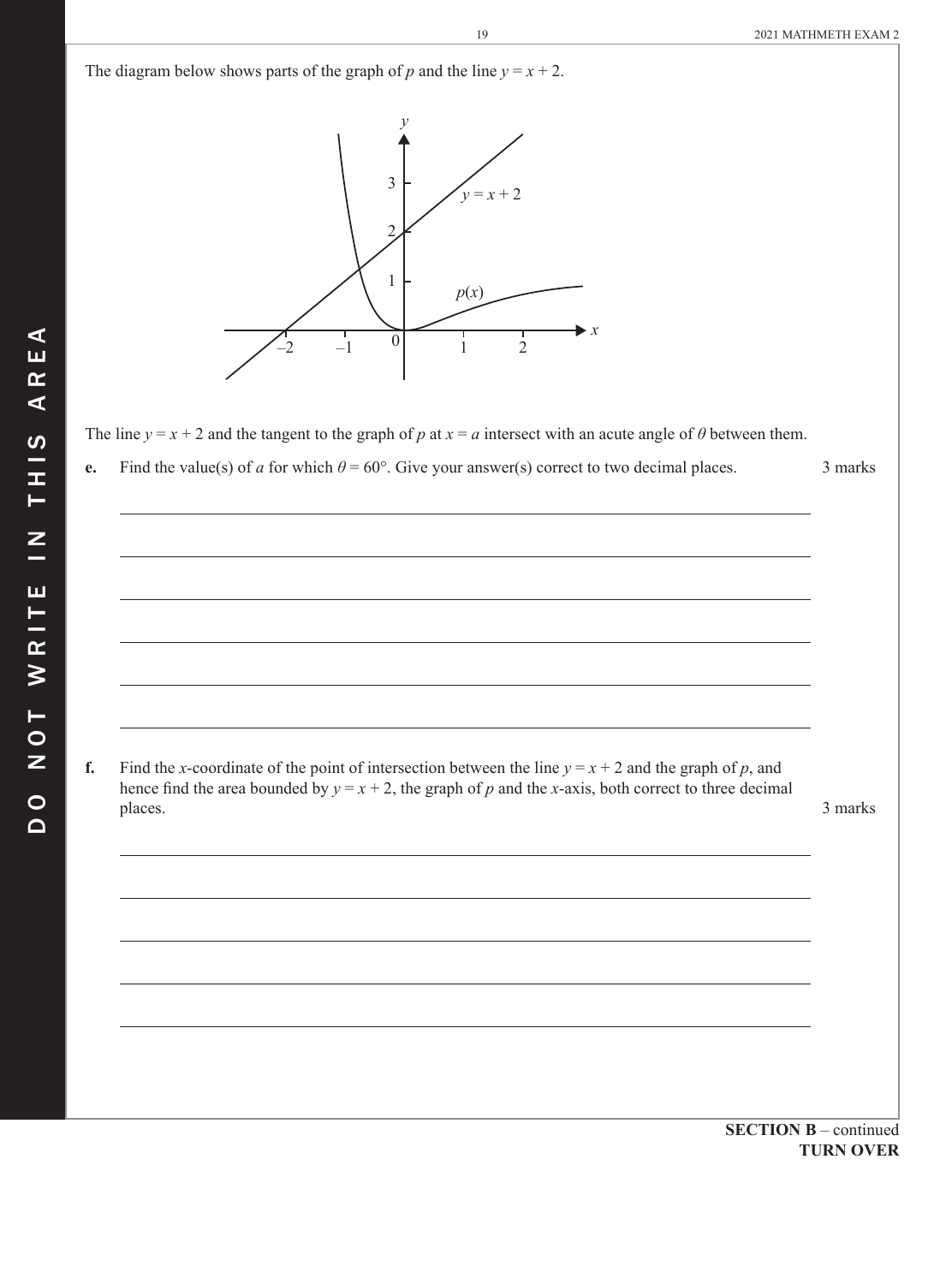|    | <b>Question 4 (14 marks)</b><br>A teacher coaches their school's table tennis team.<br>The teacher has an adjustable ball machine that they use to help the players practise.<br>The speed, measured in metres per second, of the balls shot by the ball machine is a normally distributed<br>random variable $W$ .<br>The teacher sets the ball machine with a mean speed of 10 metres per second and a standard deviation of<br>0.8 metres per second. |         |
|----|----------------------------------------------------------------------------------------------------------------------------------------------------------------------------------------------------------------------------------------------------------------------------------------------------------------------------------------------------------------------------------------------------------------------------------------------------------|---------|
| a. | Determine $Pr(W \ge 11)$ , correct to three decimal places.                                                                                                                                                                                                                                                                                                                                                                                              | 1 mark  |
| b. | Find the value of $k$ , in metres per second, which 80% of ball speeds are below. Give your answer in<br>metres per second, correct to one decimal place.                                                                                                                                                                                                                                                                                                | 1 mark  |
|    | The teacher adjusts the height setting for the ball machine. The machine now shoots balls high above the<br>table tennis table.<br>Unfortunately, with the new height setting, 8% of balls do not land on the table.<br>Let $\hat{P}$ be the random variable representing the sample proportion of balls that do not land on the table in<br>random samples of 25 balls.                                                                                 |         |
| c. | Find the mean and the standard deviation of $\hat{P}$ .                                                                                                                                                                                                                                                                                                                                                                                                  | 2 marks |
|    |                                                                                                                                                                                                                                                                                                                                                                                                                                                          |         |
| d. | Use the binomial distribution to find $Pr(\hat{P} > 0.1)$ , correct to three decimal places.                                                                                                                                                                                                                                                                                                                                                             | 2 marks |
|    |                                                                                                                                                                                                                                                                                                                                                                                                                                                          |         |
|    |                                                                                                                                                                                                                                                                                                                                                                                                                                                          |         |
|    |                                                                                                                                                                                                                                                                                                                                                                                                                                                          |         |
|    |                                                                                                                                                                                                                                                                                                                                                                                                                                                          |         |
|    |                                                                                                                                                                                                                                                                                                                                                                                                                                                          |         |
|    | <b>SECTION B - Question 4 - continued</b>                                                                                                                                                                                                                                                                                                                                                                                                                |         |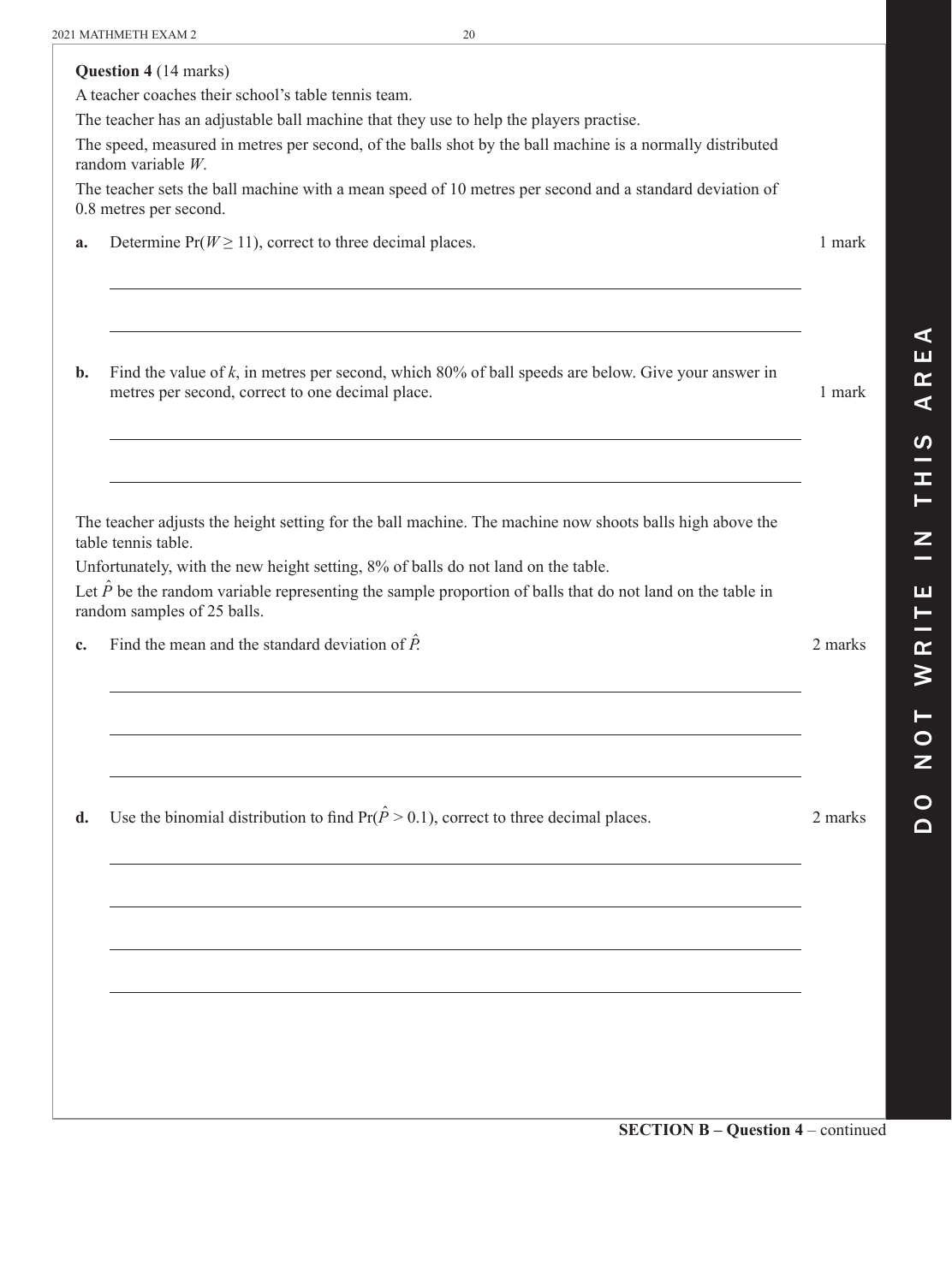The teacher can also adjust the spin setting on the ball machine.

The spin, measured in revolutions per second, is a continuous random variable *X* with the probability density function

$$
f(x) = \begin{cases} \frac{x}{500} & 0 \le x < 20\\ \frac{50 - x}{750} & 20 \le x \le 50\\ 0 & \text{elsewhere} \end{cases}
$$

- **e.** Find the maximum possible spin applied by the ball machine, in revolutions per second. 1 mark
- **f.** Find the median spin, in revolutions per second, correct to one decimal place. 2 marks

**g.** Find the standard deviation of the spin, in revolutions per second, correct to one decimal place. 3 marks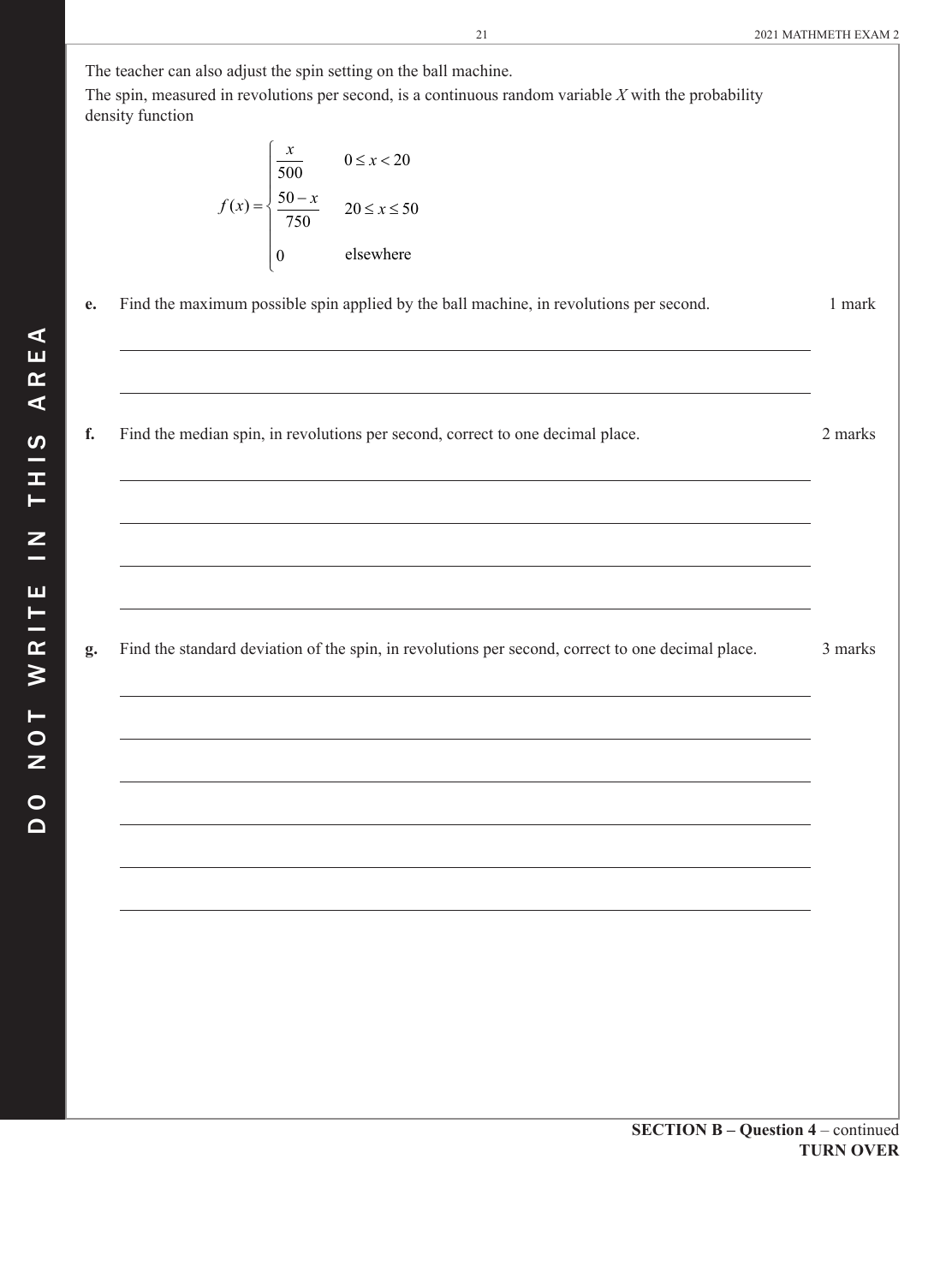| <b>h.</b> The teacher adjusts the spin setting so that the median spin becomes 30 revolutions per second. This |
|----------------------------------------------------------------------------------------------------------------|
| will transform the original probability density function $f$ to a new probability density function $g$ ,       |
| c(x)<br>$\mathbf{1}$ $\mathbf{1}$                                                                              |

where  $g(x) = af\left(\frac{x}{b}\right)$ .

 Find the values of *a* and *b* for which the new median spin is 30 revolutions per second, giving your answer correct to two decimal places. 2 marks

**SECTION B** – continued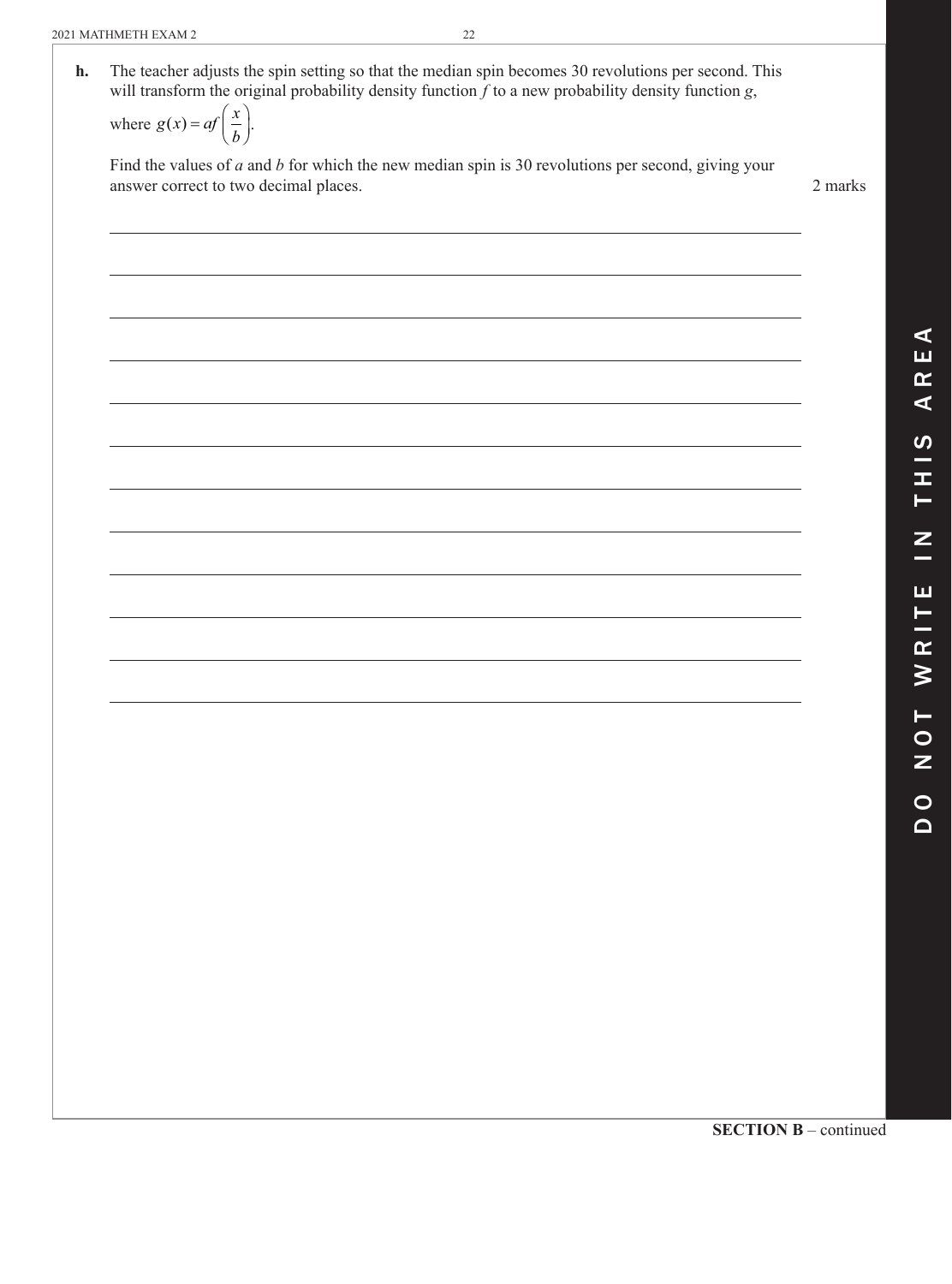## **CONTINUES OVER PAGE**

**SECTION B** – continued **TURN OVER**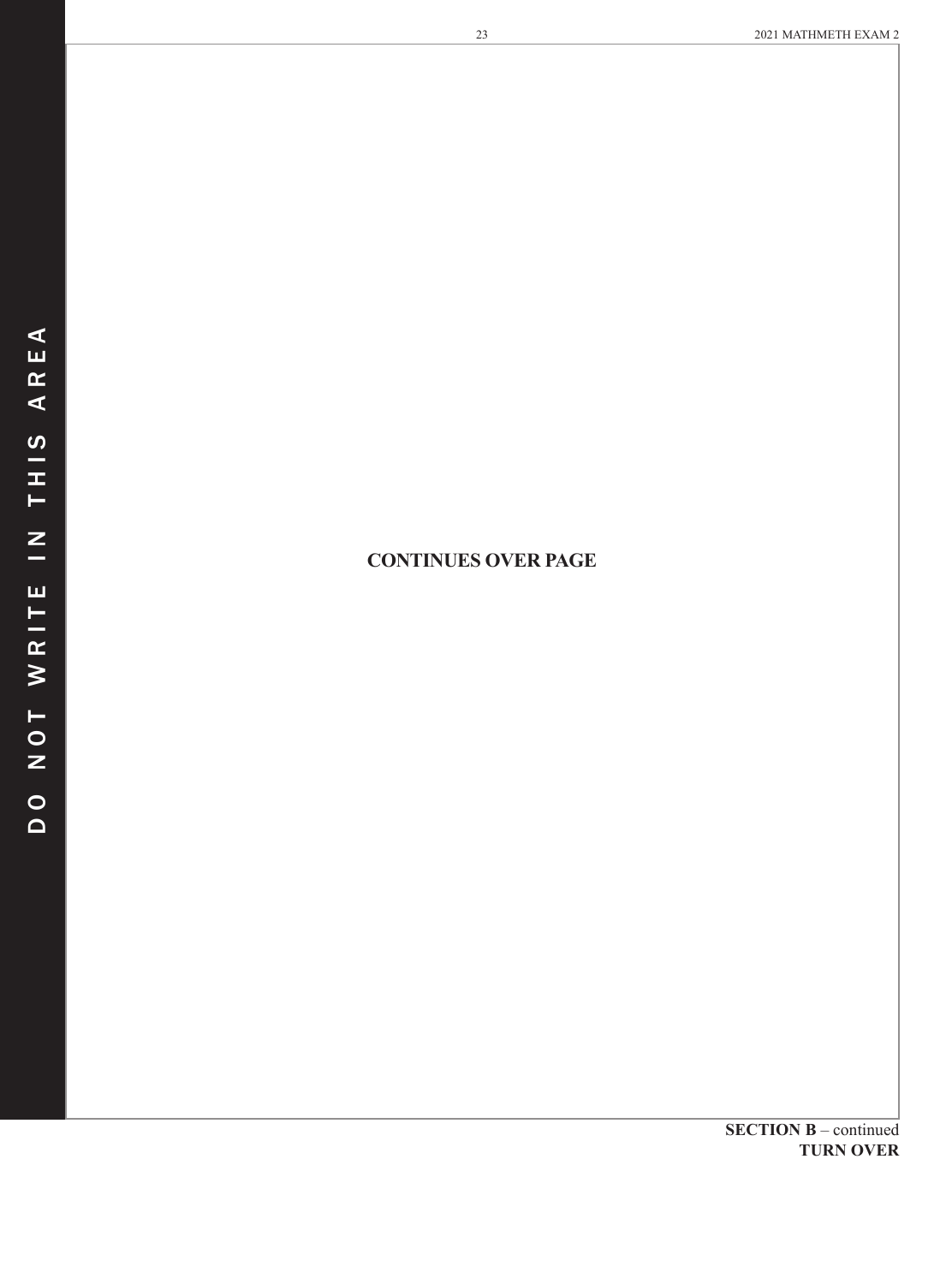

d o n o t w r i t e i n t h i s a r e a

ш Н

 $\pmb{\alpha}$  $\geq$ 

Н  $\bullet$ Z

 $\circ$  $\overline{\mathbf{C}}$ 

 $\mathbf{z}$ -

 $\blacktriangleleft$ ш  $\alpha$  $\blacktriangleleft$ 

 $\boldsymbol{\omega}$ 

Ŧ. Н

**SECTION B – Question 5** – continued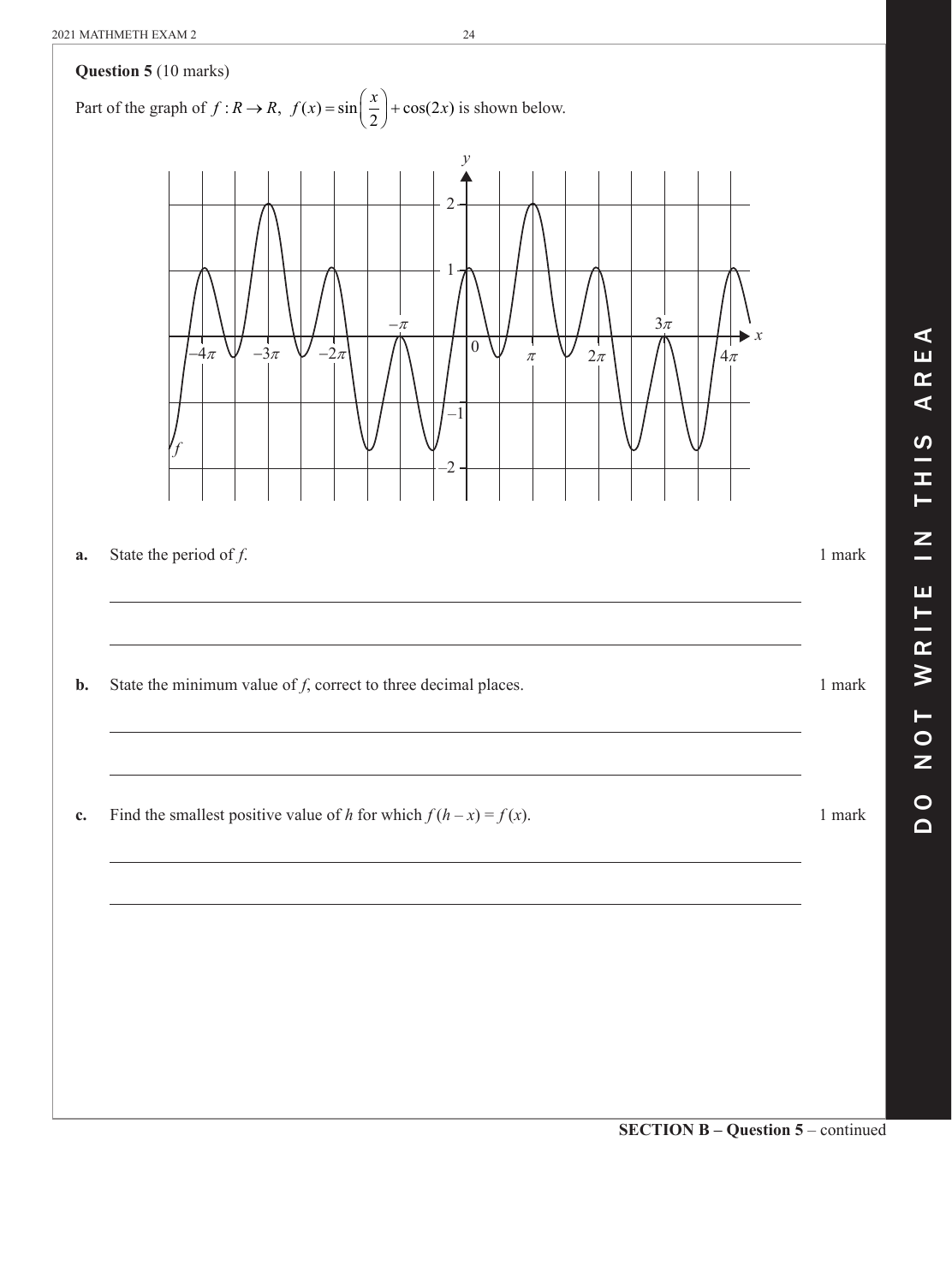25 2021 MATHMETH EXAM 2

| Consider the set of functions of the form $g_a : R \to R$ , $g_a(x) = \sin\left(\frac{x}{a}\right) + \cos(ax)$ , where a is a positive<br>integer. |     |                                                                                                                                                                                           |                  |  |  |  |
|----------------------------------------------------------------------------------------------------------------------------------------------------|-----|-------------------------------------------------------------------------------------------------------------------------------------------------------------------------------------------|------------------|--|--|--|
| d.                                                                                                                                                 |     | State the value of a such that $g_a(x) = f(x)$ for all x.                                                                                                                                 |                  |  |  |  |
|                                                                                                                                                    |     |                                                                                                                                                                                           |                  |  |  |  |
| e.                                                                                                                                                 |     | <b>i.</b> Find an antiderivative of $g_a$ in terms of a.                                                                                                                                  | 1 mark           |  |  |  |
|                                                                                                                                                    | ii. | Use a definite integral to show that the area bounded by $g_a$ and the x-axis over the interval<br>[0, $2a\pi$ ] is equal above and below the <i>x</i> -axis for all values of <i>a</i> . | 3 marks          |  |  |  |
|                                                                                                                                                    |     |                                                                                                                                                                                           |                  |  |  |  |
|                                                                                                                                                    |     |                                                                                                                                                                                           |                  |  |  |  |
|                                                                                                                                                    |     |                                                                                                                                                                                           |                  |  |  |  |
|                                                                                                                                                    |     |                                                                                                                                                                                           |                  |  |  |  |
|                                                                                                                                                    |     |                                                                                                                                                                                           |                  |  |  |  |
|                                                                                                                                                    |     |                                                                                                                                                                                           |                  |  |  |  |
|                                                                                                                                                    |     |                                                                                                                                                                                           |                  |  |  |  |
|                                                                                                                                                    |     |                                                                                                                                                                                           |                  |  |  |  |
|                                                                                                                                                    |     |                                                                                                                                                                                           |                  |  |  |  |
|                                                                                                                                                    |     | <b>SECTION B - Question 5 - continued</b>                                                                                                                                                 |                  |  |  |  |
|                                                                                                                                                    |     |                                                                                                                                                                                           | <b>TURN OVER</b> |  |  |  |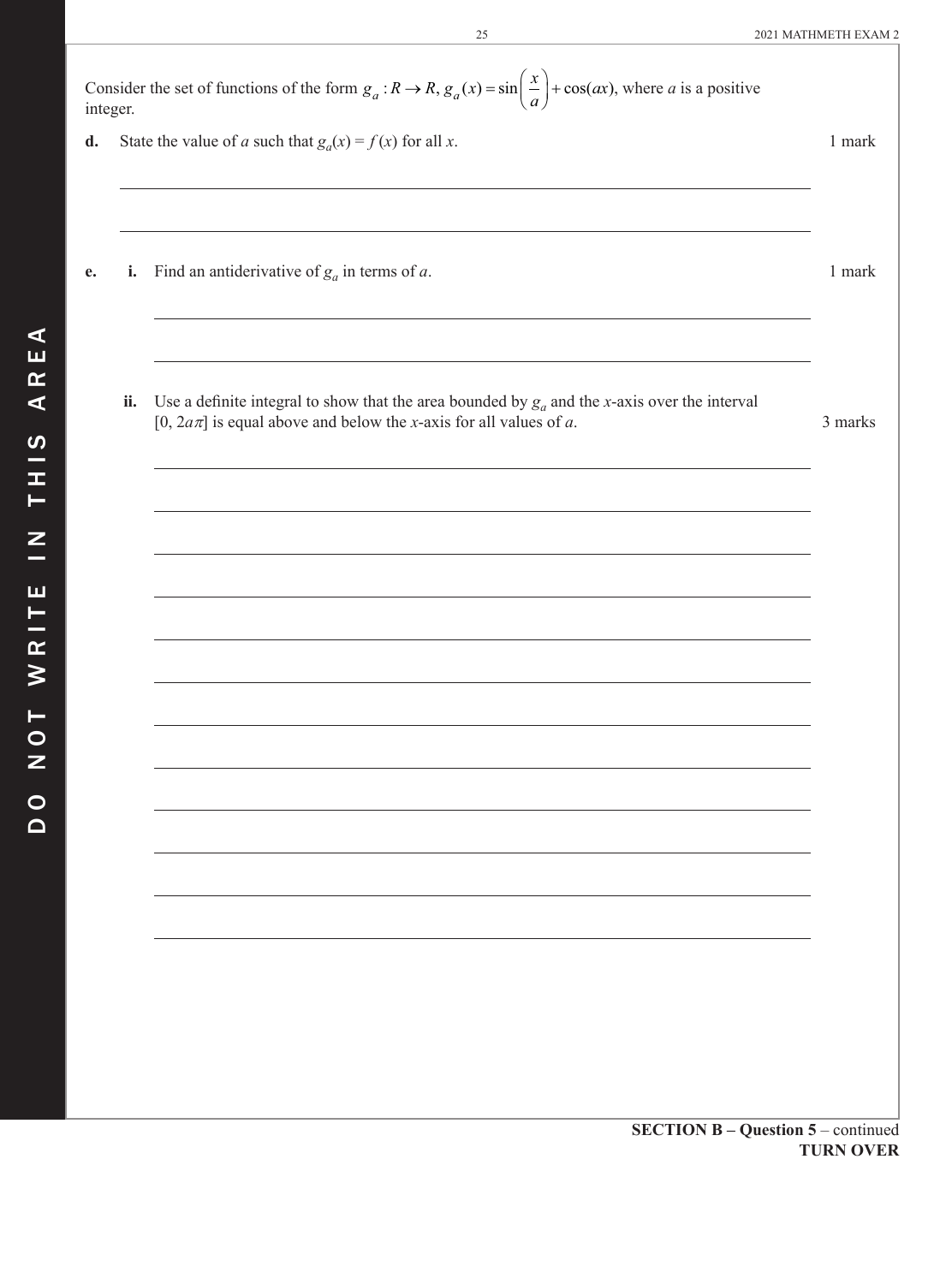| f. | Explain why the maximum value of $g_a$ cannot be greater than 2 for all values of a and why the minimum value of $g_a$ cannot be less than $-2$ for all values of a. | $1\text{ mark}$ |
|----|----------------------------------------------------------------------------------------------------------------------------------------------------------------------|-----------------|
|    |                                                                                                                                                                      |                 |
|    |                                                                                                                                                                      |                 |
| g. | Find the greatest possible minimum value of $g_a$ .                                                                                                                  | $1\text{ mark}$ |
|    |                                                                                                                                                                      |                 |
|    |                                                                                                                                                                      |                 |
|    |                                                                                                                                                                      |                 |
|    |                                                                                                                                                                      |                 |
|    |                                                                                                                                                                      |                 |
|    |                                                                                                                                                                      |                 |
|    |                                                                                                                                                                      |                 |
|    |                                                                                                                                                                      |                 |
|    |                                                                                                                                                                      |                 |

d o n o t w r i t e i n t h i s a r e a

ш

WRITI

TON

 $\begin{array}{c}\n0 \\
0\n\end{array}$ 

 $\overline{z}$ 

THIS

 $\blacktriangleleft$ ய  $\alpha$  $\blacktriangleleft$ 

**END OF QUESTION AND ANSWER BOOK**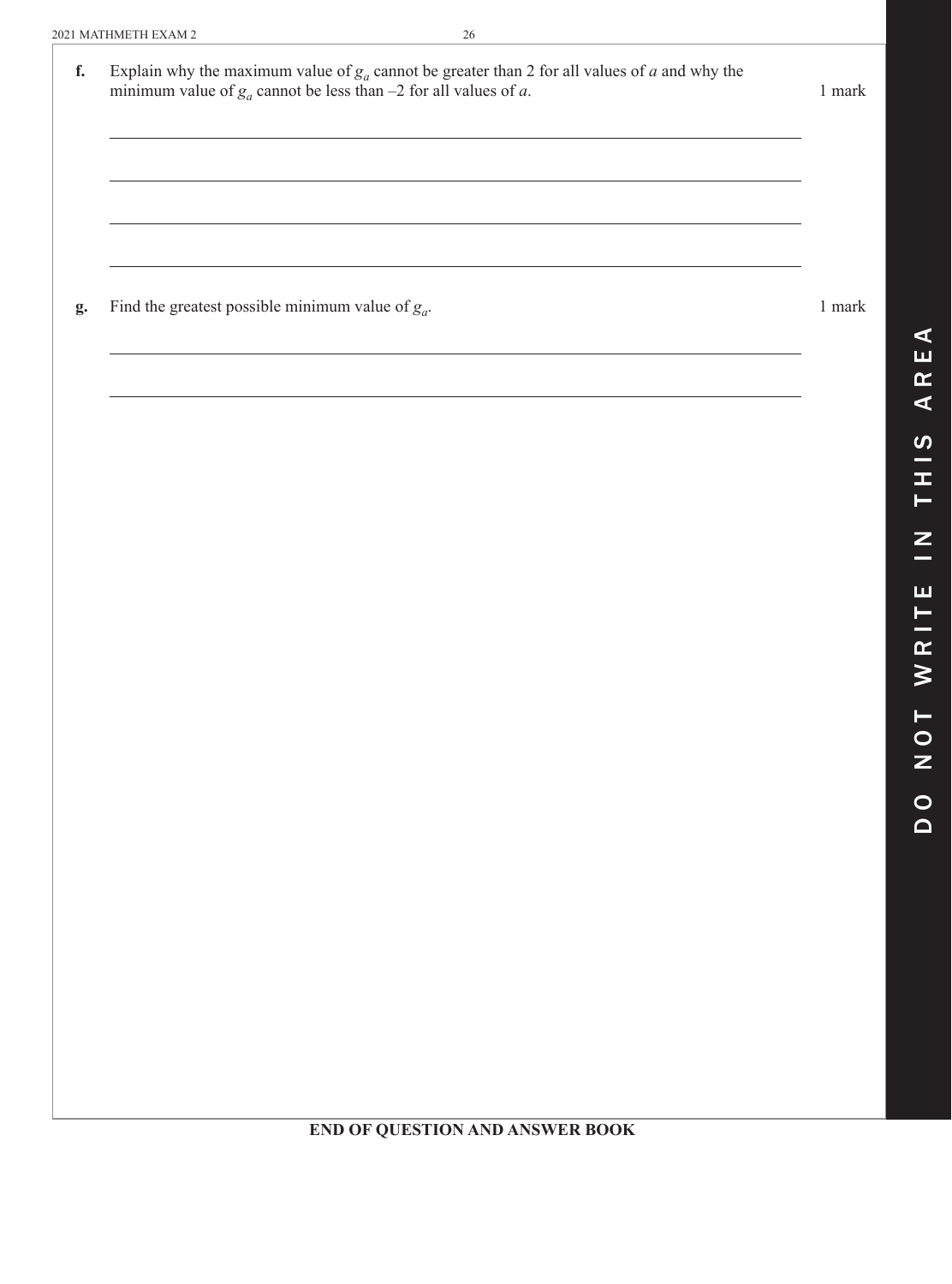

**Victorian Certificate of Education 2021**

# **MATHEMATICAL METHODS**

# **Written examination 2**

**FORMULA SHEET**

**Instructions**

This formula sheet is provided for your reference.

A question and answer book is provided with this formula sheet.

**Students are NOT permitted to bring mobile phones and/or any other unauthorised electronic devices into the examination room.**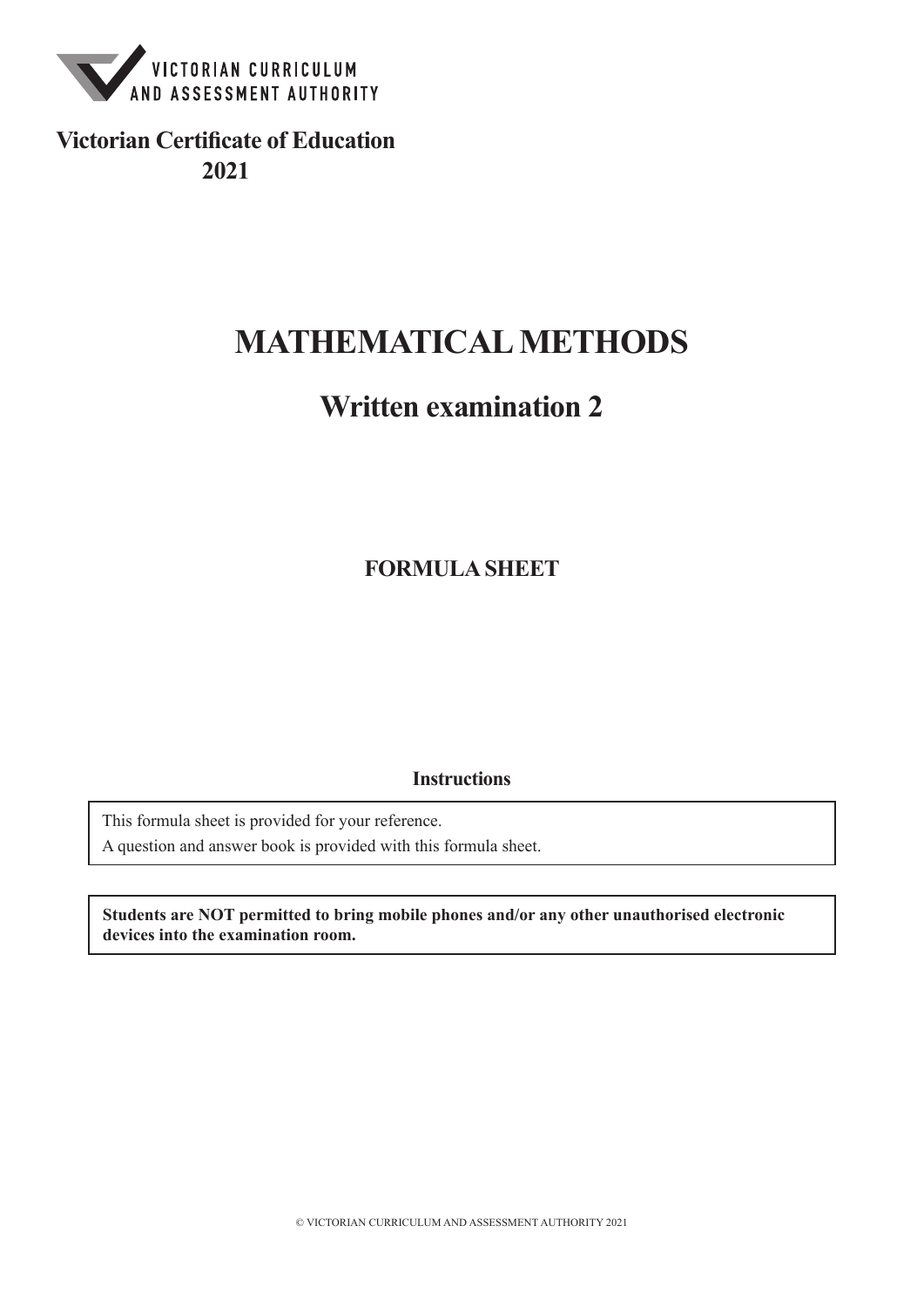## **Mathematical Methods formulas**

## **Mensuration**

| area of a trapezium                  | $\frac{1}{2}(a+b)h$    | volume of a pyramid | $\frac{1}{3}Ah$        |
|--------------------------------------|------------------------|---------------------|------------------------|
| curved surface area<br>of a cylinder | $2\pi rh$              | volume of a sphere  | $\frac{4}{3}\pi r^3$   |
| volume of a cylinder                 | $\pi r^2 h$            | area of a triangle  | $\frac{1}{2}bc\sin(A)$ |
| volume of a cone                     | $\frac{1}{2}\pi r^2 h$ |                     |                        |

## **Calculus**

| $\frac{d}{dx}\left(x^n\right) = nx^{n-1}$                            |  | $\int x^n dx = \frac{1}{n+1} x^{n+1} + c, \; n \neq -1$          |                                                                                    |  |
|----------------------------------------------------------------------|--|------------------------------------------------------------------|------------------------------------------------------------------------------------|--|
| $\frac{d}{dx}((ax+b)^n) = an(ax+b)^{n-1}$                            |  | $\int (ax+b)^n dx = \frac{1}{a(n+1)}(ax+b)^{n+1} + c, n \neq -1$ |                                                                                    |  |
| $\frac{d}{dx}(e^{ax}) = ae^{ax}$                                     |  | $\int e^{ax} dx = \frac{1}{a} e^{ax} + c$                        |                                                                                    |  |
| $\frac{d}{dx}(\log_e(x)) = \frac{1}{x}$                              |  | $\int \frac{1}{x} dx = \log_e(x) + c, \ x > 0$                   |                                                                                    |  |
| $\frac{a}{dx}(\sin(ax)) = a \cos(ax)$                                |  | $\int \sin(ax)dx = -\frac{1}{a}\cos(ax) + c$                     |                                                                                    |  |
| $\frac{d}{dx}(\cos(ax))=-a\sin(ax)$                                  |  | $\int \cos(ax)dx = \frac{1}{a}\sin(ax) + c$                      |                                                                                    |  |
| $\frac{d}{dx}(\tan(ax)) = \frac{a}{\cos^2(ax)} = a \sec^2(ax)$       |  |                                                                  |                                                                                    |  |
| $\frac{d}{dx}(uv) = u\frac{dv}{dx} + v\frac{du}{dx}$<br>product rule |  | quotient rule                                                    | $\frac{d}{dx}\left(\frac{u}{v}\right) = \frac{v\frac{du}{dx} - u\frac{dv}{dx}}{2}$ |  |
| $\frac{dy}{dx} = \frac{dy}{dx} \frac{du}{dx}$<br>chain rule          |  |                                                                  |                                                                                    |  |